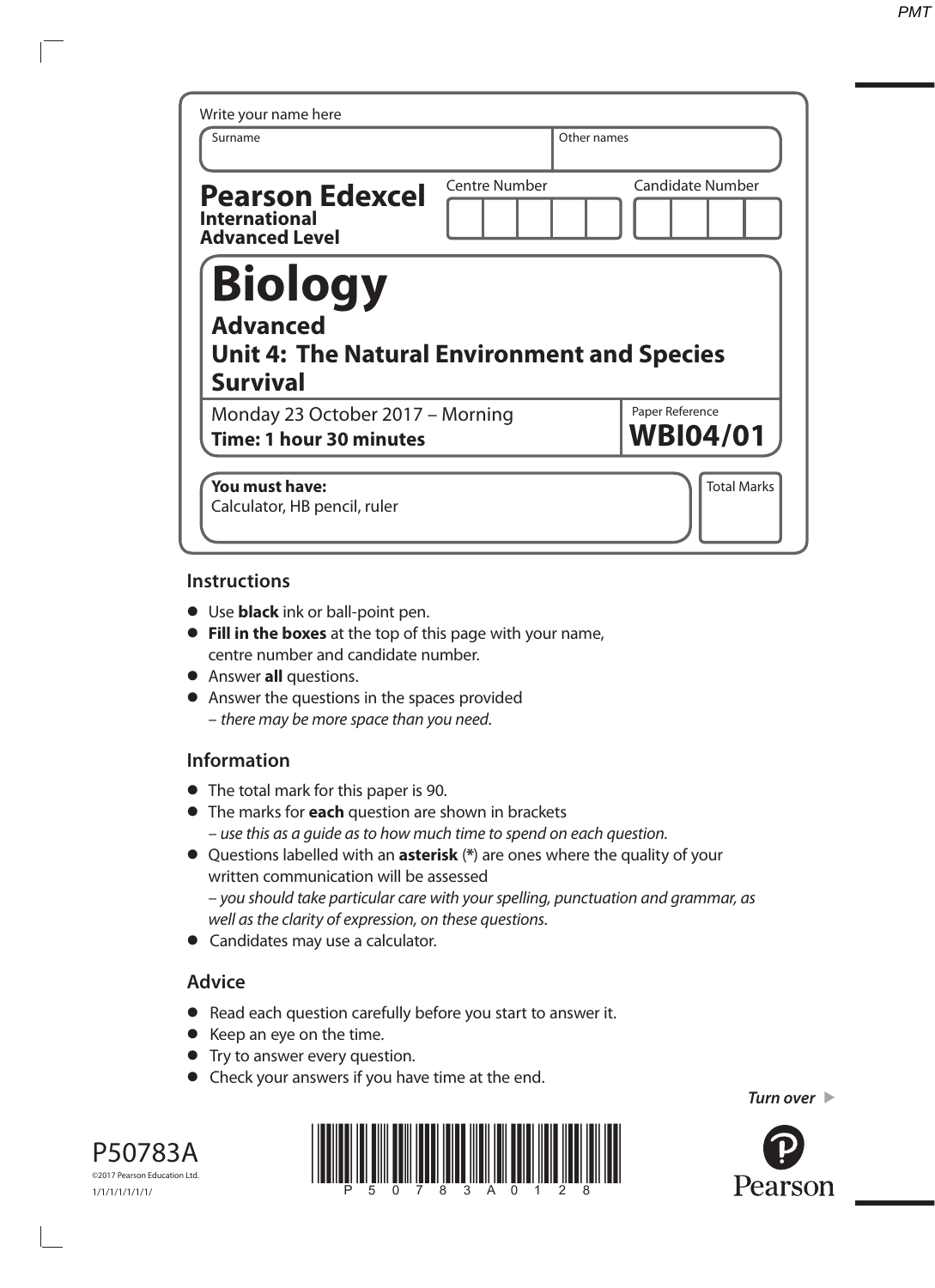# **Answer ALL questions.**

#### **Some questions must be answered with a cross in a box . If you change your mind about an**  answer, put a line through the box  $\mathbb{\overline{X}}$  and then mark your new answer with a cross  $\mathbb{X}$ .

**1** Temperature is one factor that affects the rate of photosynthesis.

A student investigated the effect of temperature on the rate of electron transport and the mean activity of the enzyme RUBISCO in the chloroplasts of a leaf.

The graph below shows the results of this investigation.



- (a) (i) Put a cross  $\boxtimes$  in the box next to the location of electron transport in the chloroplast.
	- **A** matrix
	- **B** outer membrane
	- **C** stroma
	-

**(1)**

**DO NOT WRITE IN THIS AREA**

**DO NOT WRITE IN THIS AREA** 

**DO NOTWRITEINTHS AREA** 

**DOO NORWAY DE MARIS AREA** 

*PMT*

**DO NOT WRITE IN THIS AREA**

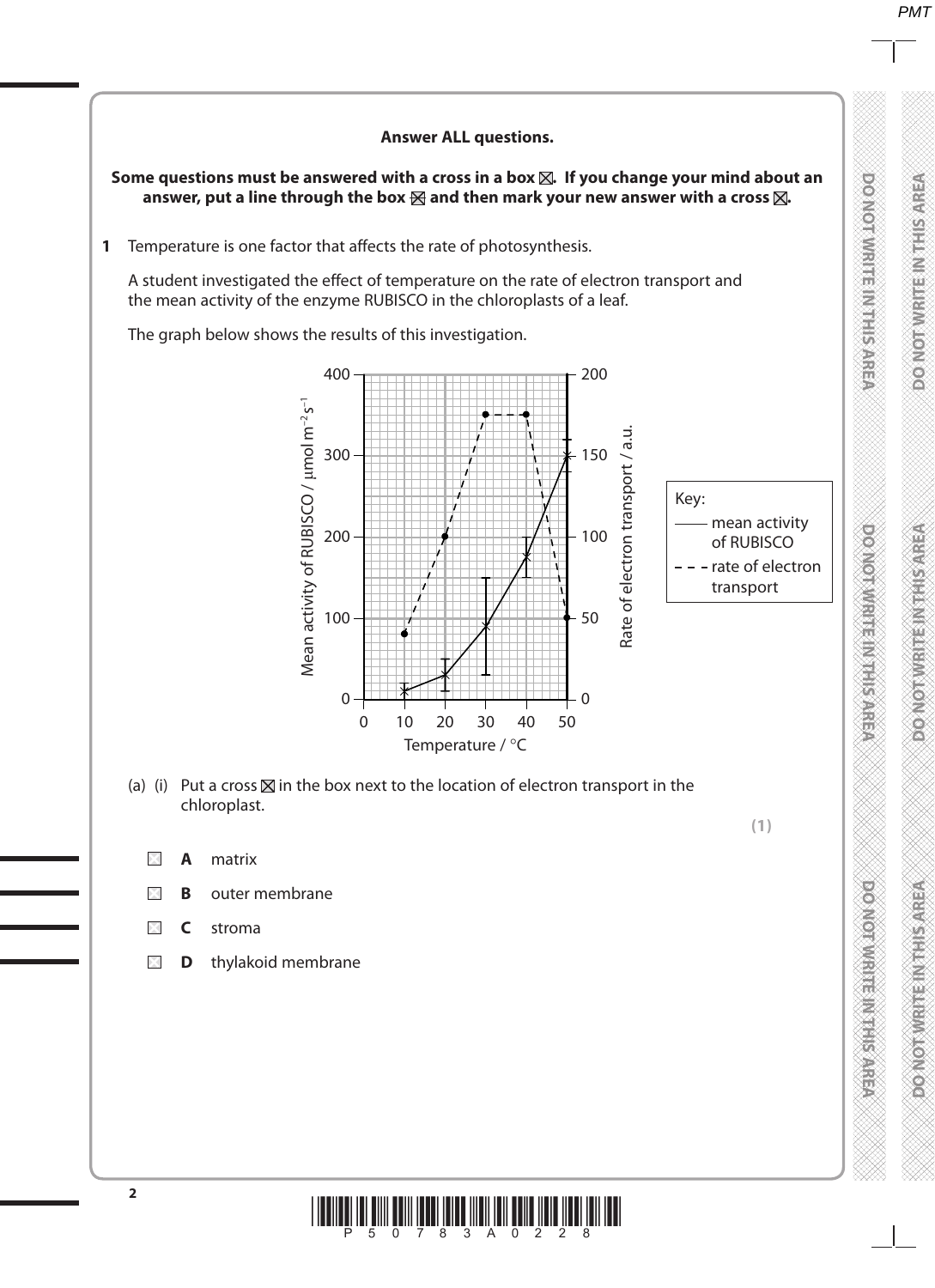$\overline{a}$ 

|          | (ii) Explain the role of electron transport in photosynthesis.                                          | (2) |
|----------|---------------------------------------------------------------------------------------------------------|-----|
|          |                                                                                                         |     |
|          |                                                                                                         |     |
|          |                                                                                                         |     |
|          |                                                                                                         |     |
|          |                                                                                                         |     |
|          |                                                                                                         |     |
|          |                                                                                                         |     |
|          |                                                                                                         |     |
|          |                                                                                                         |     |
|          | (iii) The student extended the investigation to find the optimum temperature for<br>electron transport. |     |
|          | Put a cross $\boxtimes$ in the box next to the temperature range that should be used to                 |     |
|          | find the optimum temperature for electron transport.                                                    | (1) |
|          | A $10^{\circ}$ C to 20 $^{\circ}$ C                                                                     |     |
|          | <b>B</b> 20 $\degree$ C to 30 $\degree$ C                                                               |     |
| X        | 30 °C to 40 °C<br>C                                                                                     |     |
| $\times$ | 40 °C to 50 °C<br>D                                                                                     |     |
|          |                                                                                                         |     |
|          |                                                                                                         |     |
|          |                                                                                                         |     |
|          |                                                                                                         |     |
|          |                                                                                                         |     |
|          |                                                                                                         |     |
|          |                                                                                                         |     |
|          |                                                                                                         |     |
|          |                                                                                                         |     |
|          |                                                                                                         |     |

 $\overline{\phantom{a}}$ 

DONOTWRITEINTHIS AREA

DOMOTIVIRITIEM/STATSAREA

**DOWNTON CONTRACTORS**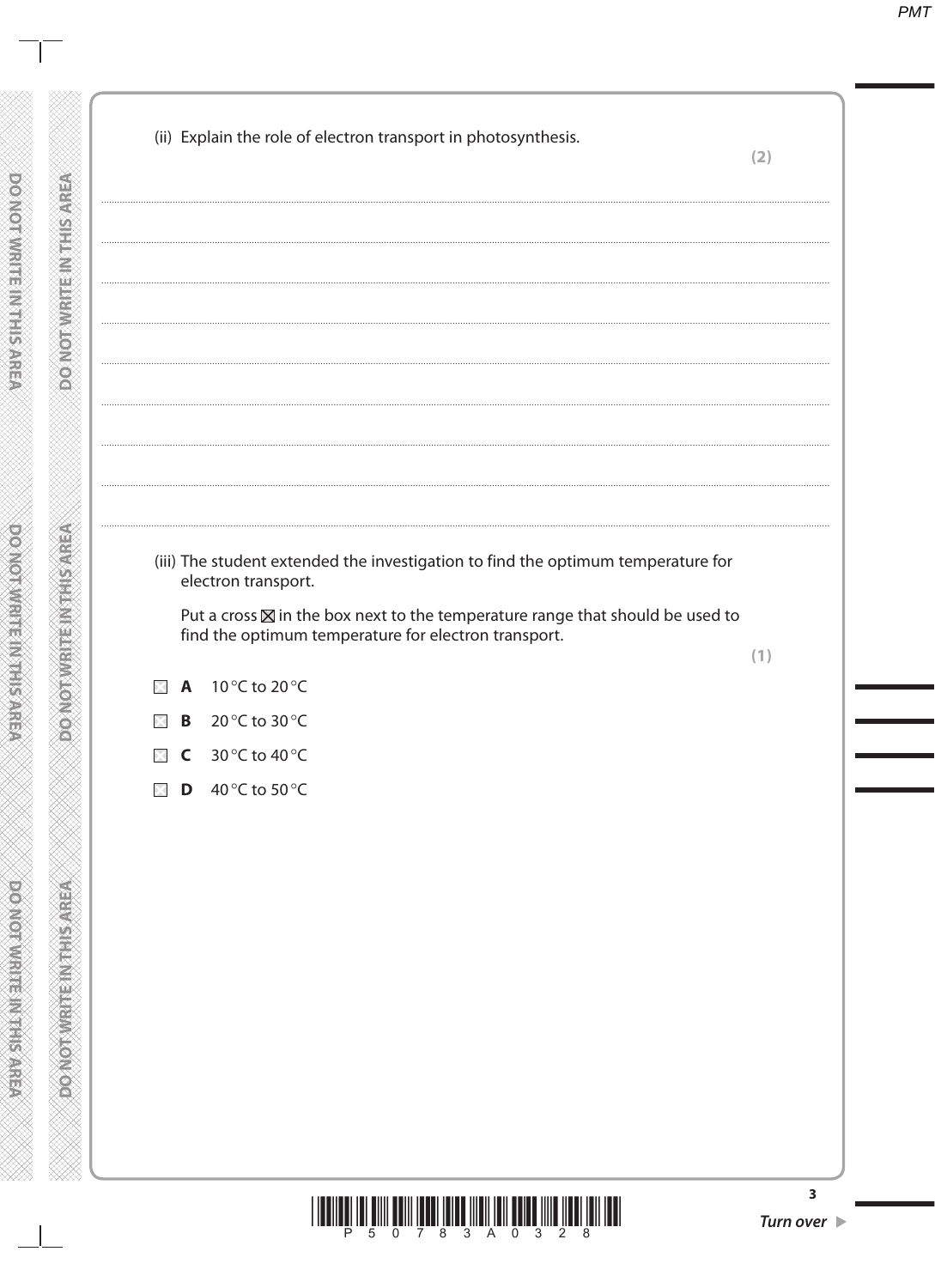| (b) (i) Explain the role of RUBISCO in photosynthesis.                                                                                                                                           | (3) |                             | SAREA             |
|--------------------------------------------------------------------------------------------------------------------------------------------------------------------------------------------------|-----|-----------------------------|-------------------|
|                                                                                                                                                                                                  |     | <b>DONORWITH MITHS ARE:</b> | <b>ANOTAMENTE</b> |
| (ii) The student expressed the activity of RUBISCO as $\mu$ mol m <sup>-2</sup> s <sup>-1</sup> .<br>Suggest what the student measured in this investigation to find the activity<br>of RUBISCO. | (3) |                             |                   |
|                                                                                                                                                                                                  |     | ៍                           |                   |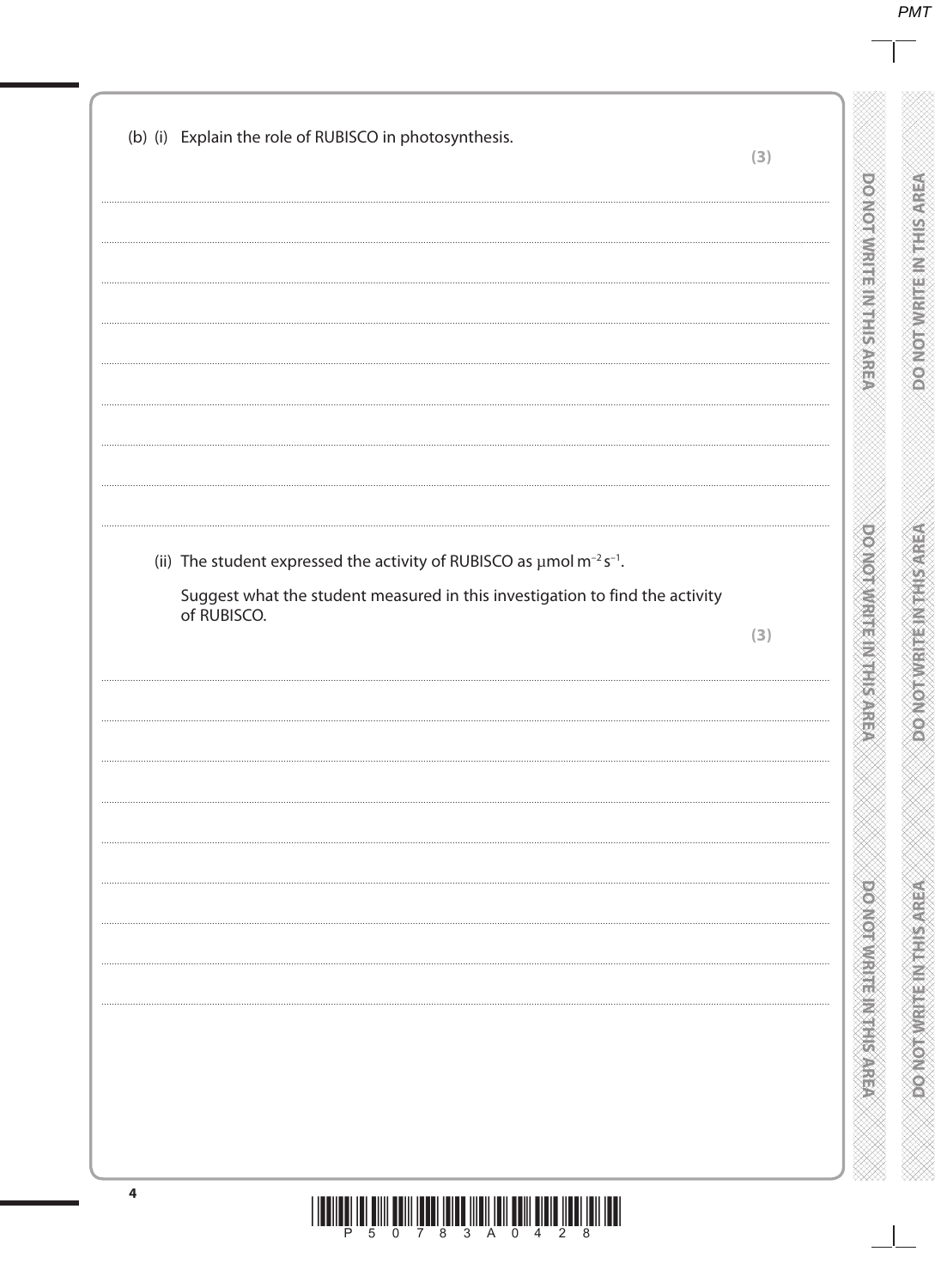| (3)                               |
|-----------------------------------|
|                                   |
|                                   |
|                                   |
|                                   |
|                                   |
|                                   |
|                                   |
|                                   |
|                                   |
|                                   |
|                                   |
| (Total for Question 1 = 13 marks) |
|                                   |
|                                   |
|                                   |
|                                   |
|                                   |
|                                   |
|                                   |
|                                   |
|                                   |
|                                   |
|                                   |
|                                   |
|                                   |
|                                   |
|                                   |
|                                   |
|                                   |
|                                   |

**XXXX** 

DO NOT WRITE INTHIS AREA

DOOMOTHER MEETING AREA

**DOMOTIVE INTERNATIONAL**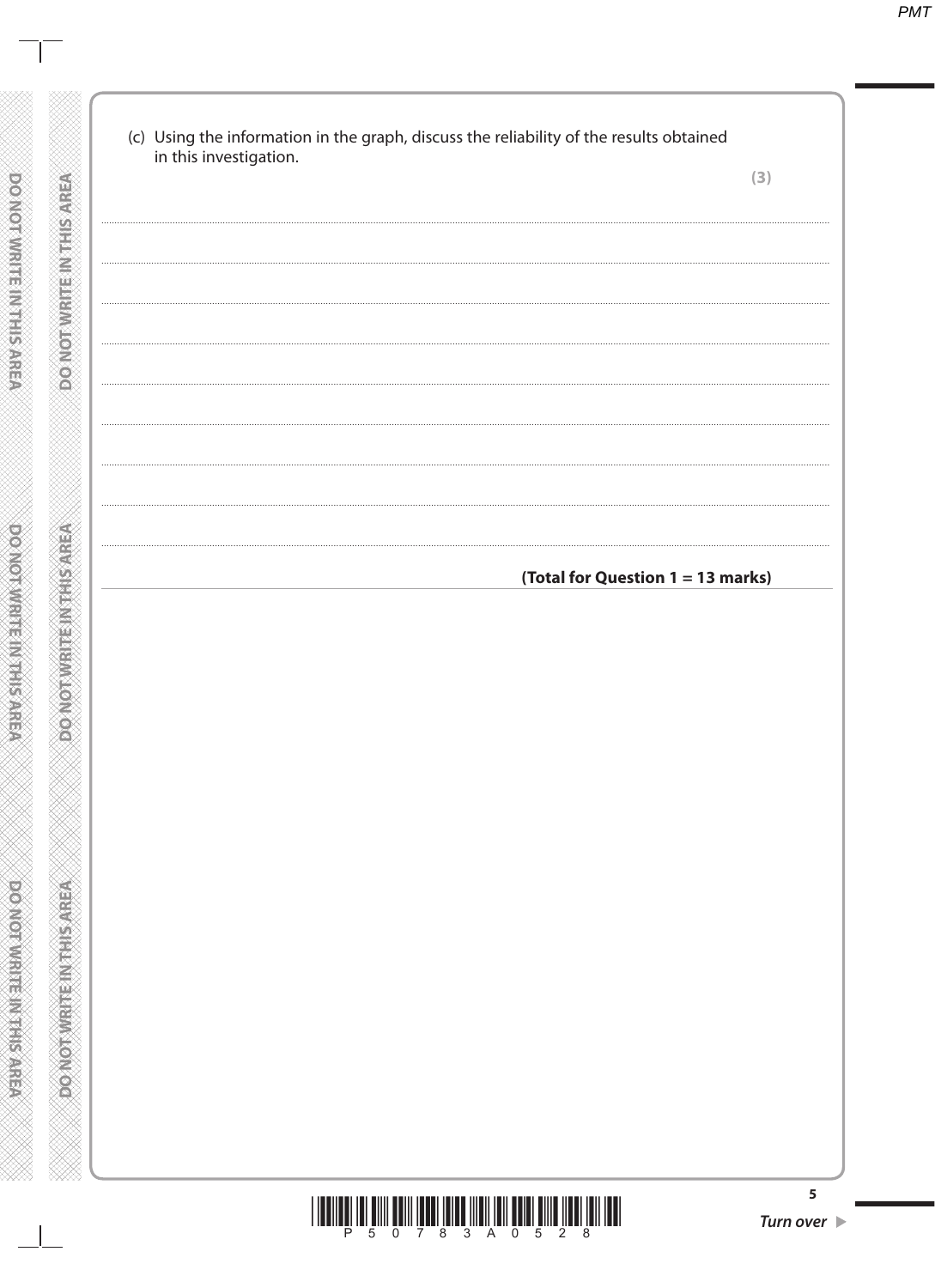| *(a) Describe the roles of inflammation, interferon production and phagocytosis in the<br>non-specific response of the body to infection.<br>(6) | <b>ONOrwhere Hall Hotel</b>                    | <b>DONOTHER</b> |
|--------------------------------------------------------------------------------------------------------------------------------------------------|------------------------------------------------|-----------------|
|                                                                                                                                                  | Ð<br>Ū.                                        |                 |
|                                                                                                                                                  | E<br>S<br><b>RANCE</b><br>$\frac{1}{\sqrt{2}}$ |                 |

<u>Linnin bi mi êmi êmi hem în mi ami îmi îni êmi êmi în n îmi mu.</u>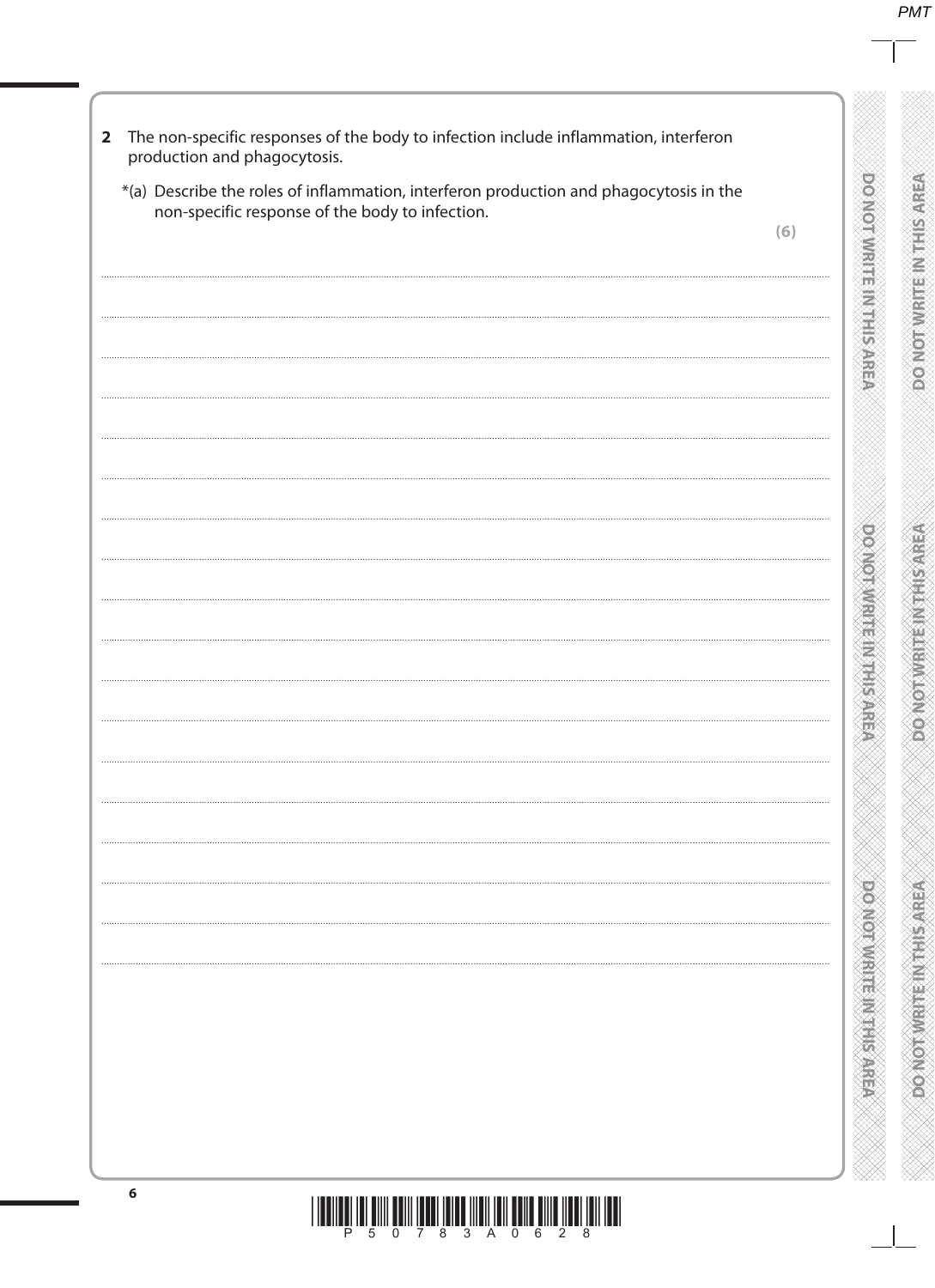(b) The non-specific responses to infection also involve lysozyme. Lysozyme is an enzyme that damages the cell walls of some bacteria.

 The diagram below shows the action of lysozyme on part of a molecule present in the cell walls of some bacteria.





**DO NOTIVIALE NITHIS AREA** 

**DO NOT WRITE IN THIS AREA DO NOT WRITE IN THIS AREA DO NOT WRITE IN THIS AREA**

**DO NOT WRITE IN THIS AREA**

e primeri e l'arcolité de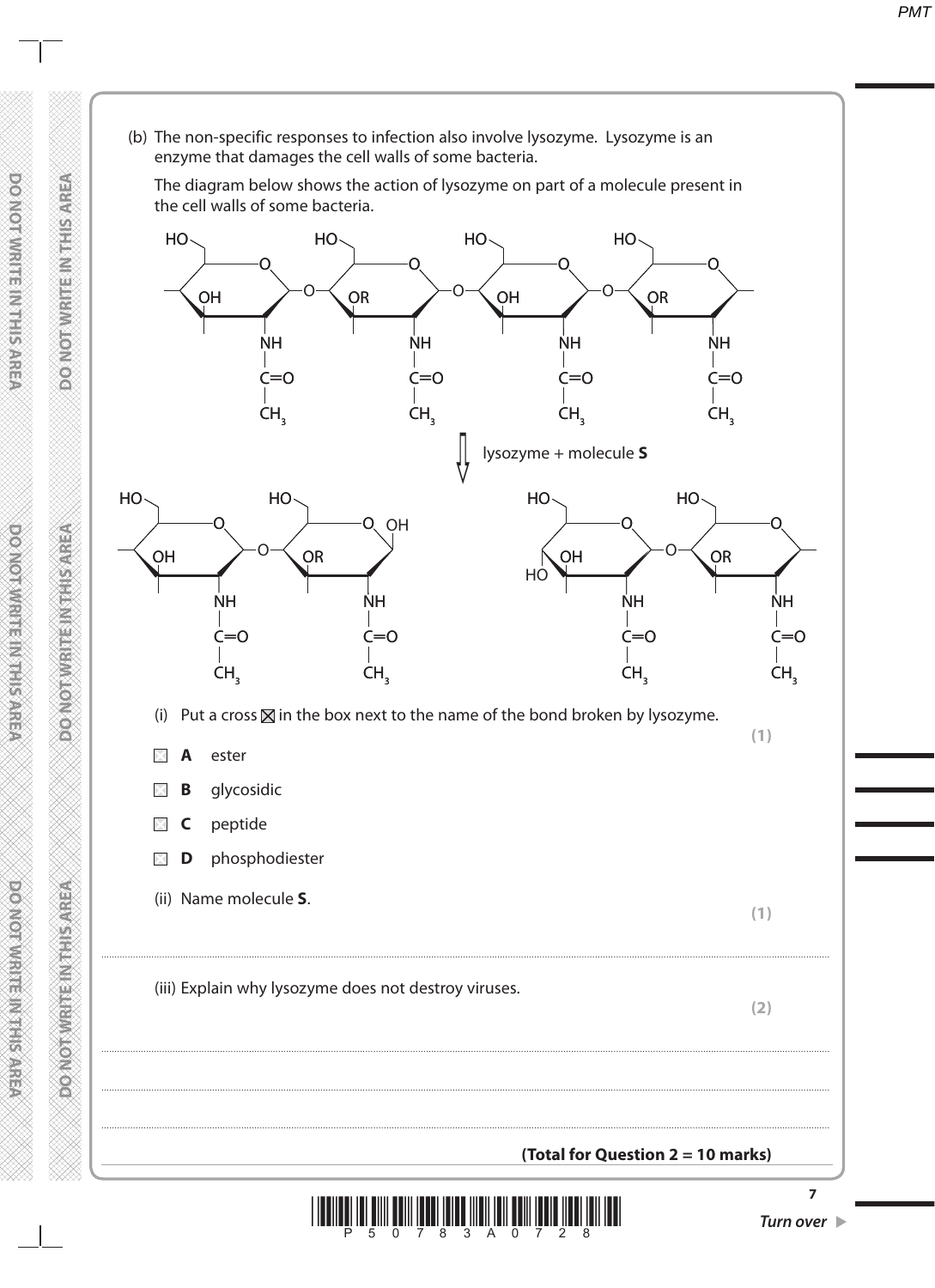**3** The growth of trees in a forest depends on a number of factors, including the age of the forest.

The graph below shows the gross primary productivity (GPP) and respiration (R) in a forest as it ages.





**DO NOT WRITE IN THIS AREA** 

**DO NOTWRITEINTHS AREA** 

**DONOINMRITE IN RELISARE** 

**DO NOT WRITE IN THIS AREA**

**DO NOT WRITE IN THIS AREA DO NOT WRITE IN THIS AREA DO NOT WRITE IN THIS AREA**

exemplar and the state of the state of the state of the state of the state of the state of the state of the st

DRAFT

**DO NOT WRITE IN THIS AREA**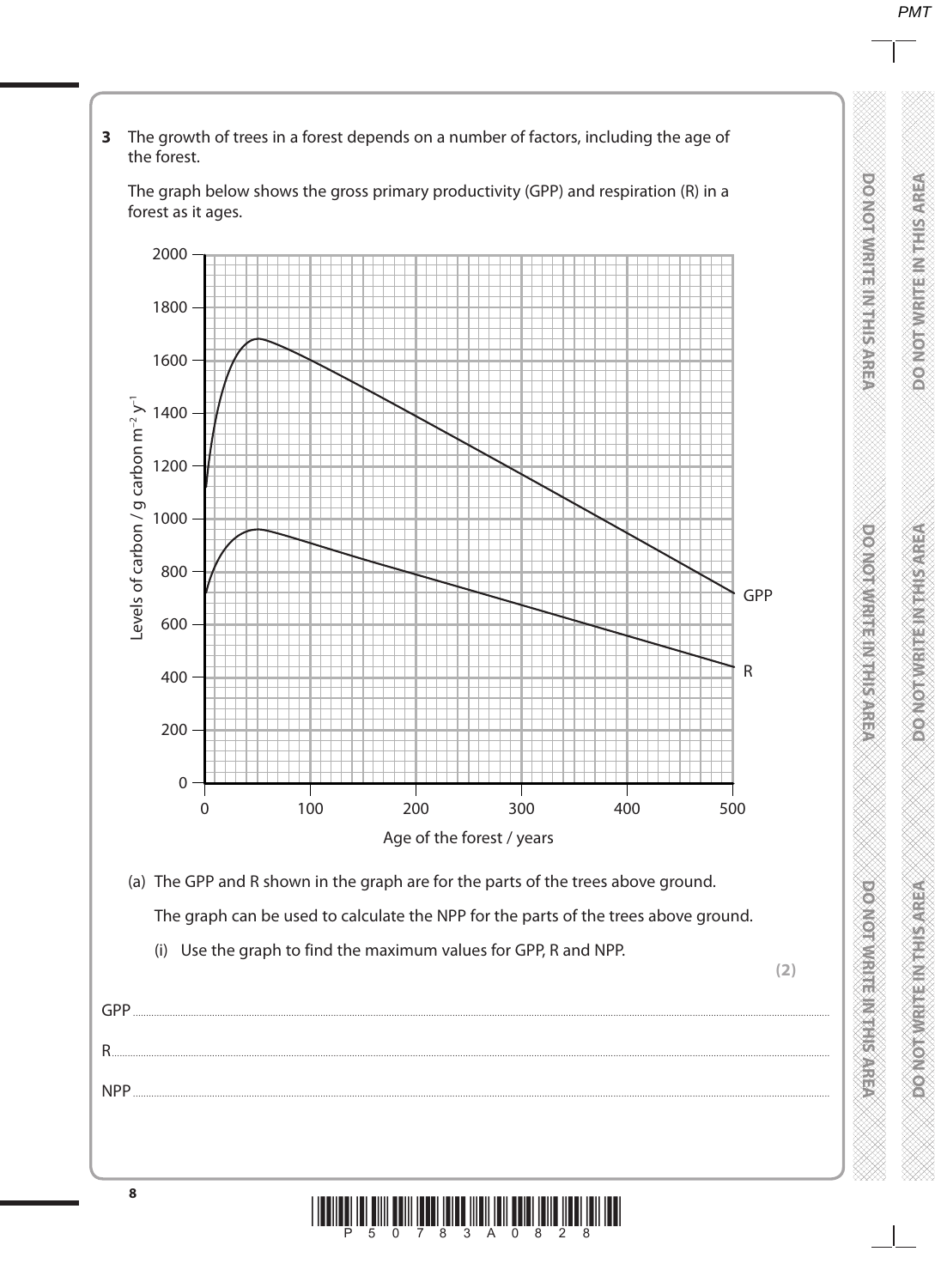|                                 | (ii) The NPP for the parts of the trees below ground is difficult to determine. It is<br>estimated to be 65% of the NPP value for the parts of the trees above ground. |                                      |
|---------------------------------|------------------------------------------------------------------------------------------------------------------------------------------------------------------------|--------------------------------------|
| <b>DO NOTAVITTE INTERPRETOR</b> | Calculate the maximum NPP for all parts of the trees in this forest.                                                                                                   | (2)                                  |
|                                 |                                                                                                                                                                        |                                      |
|                                 | (b) Using the information in the graph and your own knowledge, explain why NPP<br>decreases with the age of the forest.                                                |                                      |
|                                 |                                                                                                                                                                        | (4)                                  |
|                                 |                                                                                                                                                                        |                                      |
| <b>A STARSHARED MARKED</b>      |                                                                                                                                                                        |                                      |
|                                 |                                                                                                                                                                        |                                      |
|                                 |                                                                                                                                                                        |                                      |
|                                 |                                                                                                                                                                        |                                      |
|                                 |                                                                                                                                                                        |                                      |
|                                 |                                                                                                                                                                        |                                      |
|                                 |                                                                                                                                                                        |                                      |
|                                 |                                                                                                                                                                        |                                      |
|                                 |                                                                                                                                                                        |                                      |
|                                 |                                                                                                                                                                        |                                      |
| <b>PERKER ANDERSONGER</b>       |                                                                                                                                                                        |                                      |
|                                 |                                                                                                                                                                        |                                      |
|                                 |                                                                                                                                                                        |                                      |
|                                 |                                                                                                                                                                        |                                      |
|                                 | <u>   ANII ANII INAN INAN INAI INA ANII INAI INAI INAI INA</u>                                                                                                         | 9<br>Turn over $\blacktriangleright$ |

 $\overline{\phantom{a}}$ 

DONOTWRITE IN THIS AREA

**DOCIVIORING IN THE RANGE** 

**DOOMRIGHAMENT AREA** 

≫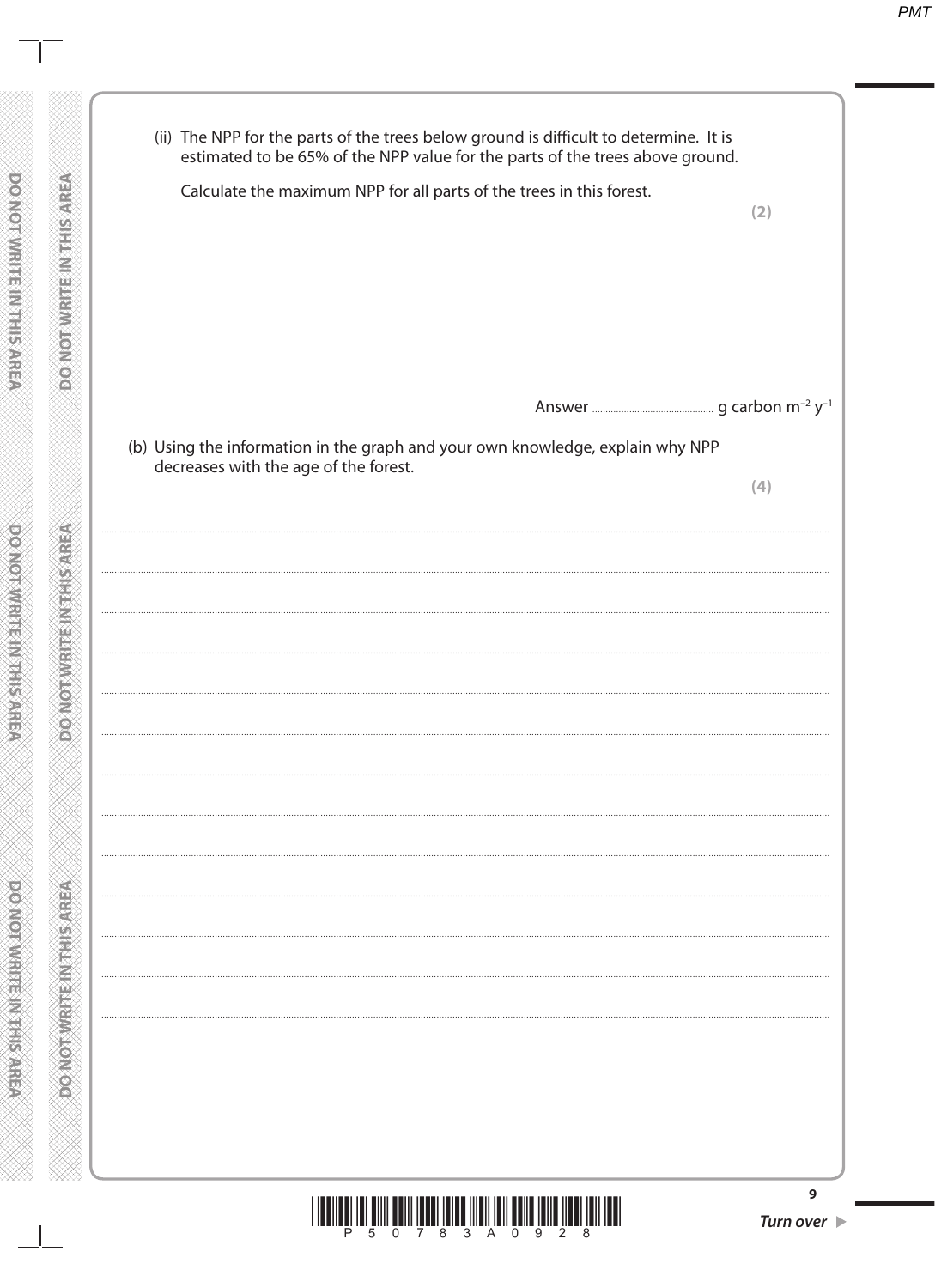(c) Reforestation can be used to reduce atmospheric levels of carbon dioxide. One car may generate approximately 2.3 tonnes of carbon in one year. **DONOTWRITE INTERESARED DONOTWRITEINTHSAREA** Using this information and the graph, discuss the use of reforestation to reduce atmospheric levels of carbon dioxide.  $(4)$ **DOMOTORIES** IN NEW SARE? **GAN ORANGE BEEN STATES** (Total for Question 3 = 12 marks) **DOALORMARY STARFSOLIO** 

**PMT** 

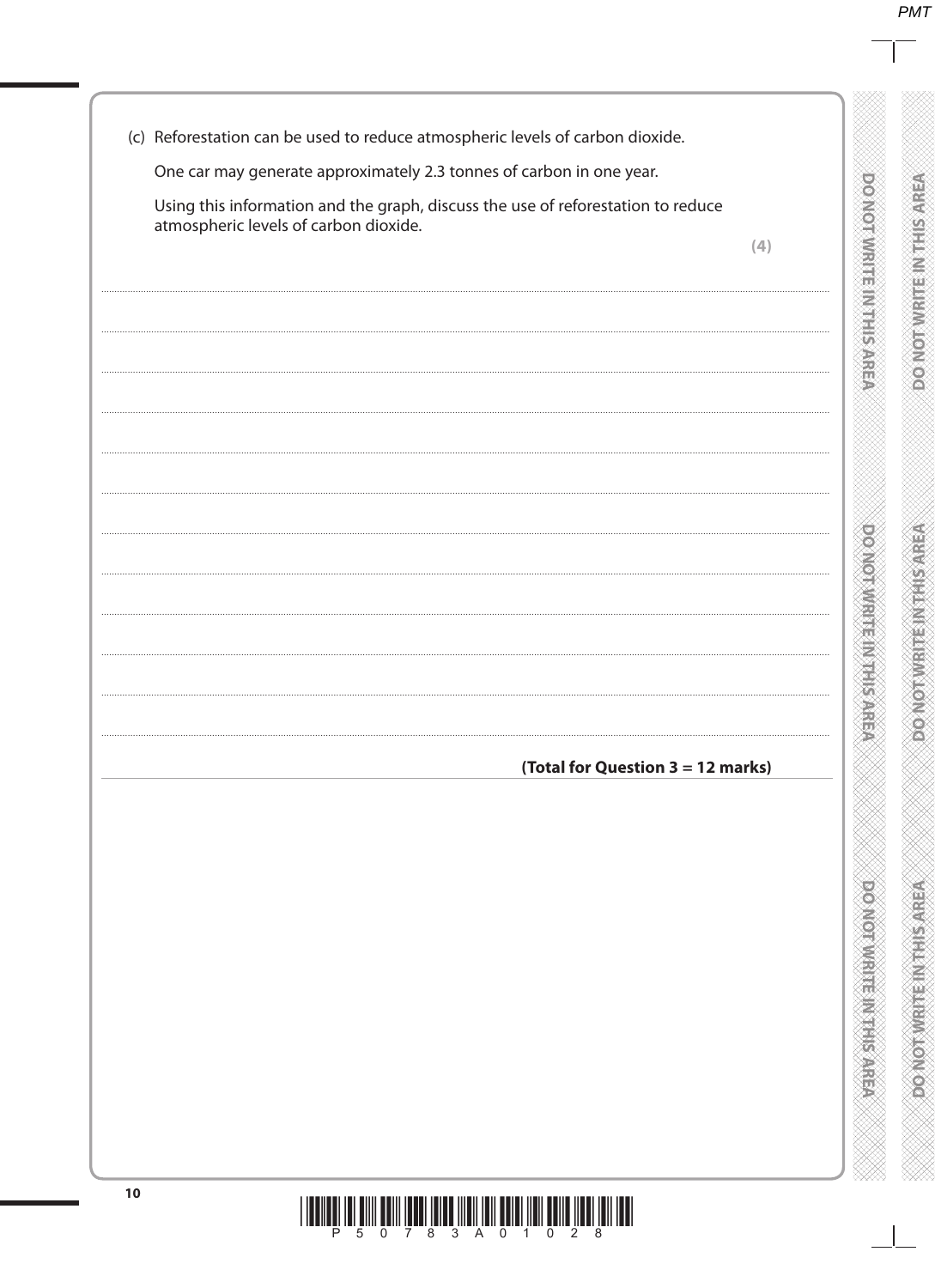|  | P 5 0 7 8 3 A 0 1 1 2 8 |  |  |  |  |  |  |
|--|-------------------------|--|--|--|--|--|--|

DOGWOODWALENWERKHOLDER

**DONOTWRITEINTHIS AREA** 

**DO NOT WRITE IN THIS AREA** 

 $\Box\Box$ 

PMT

**BLANK PAGE**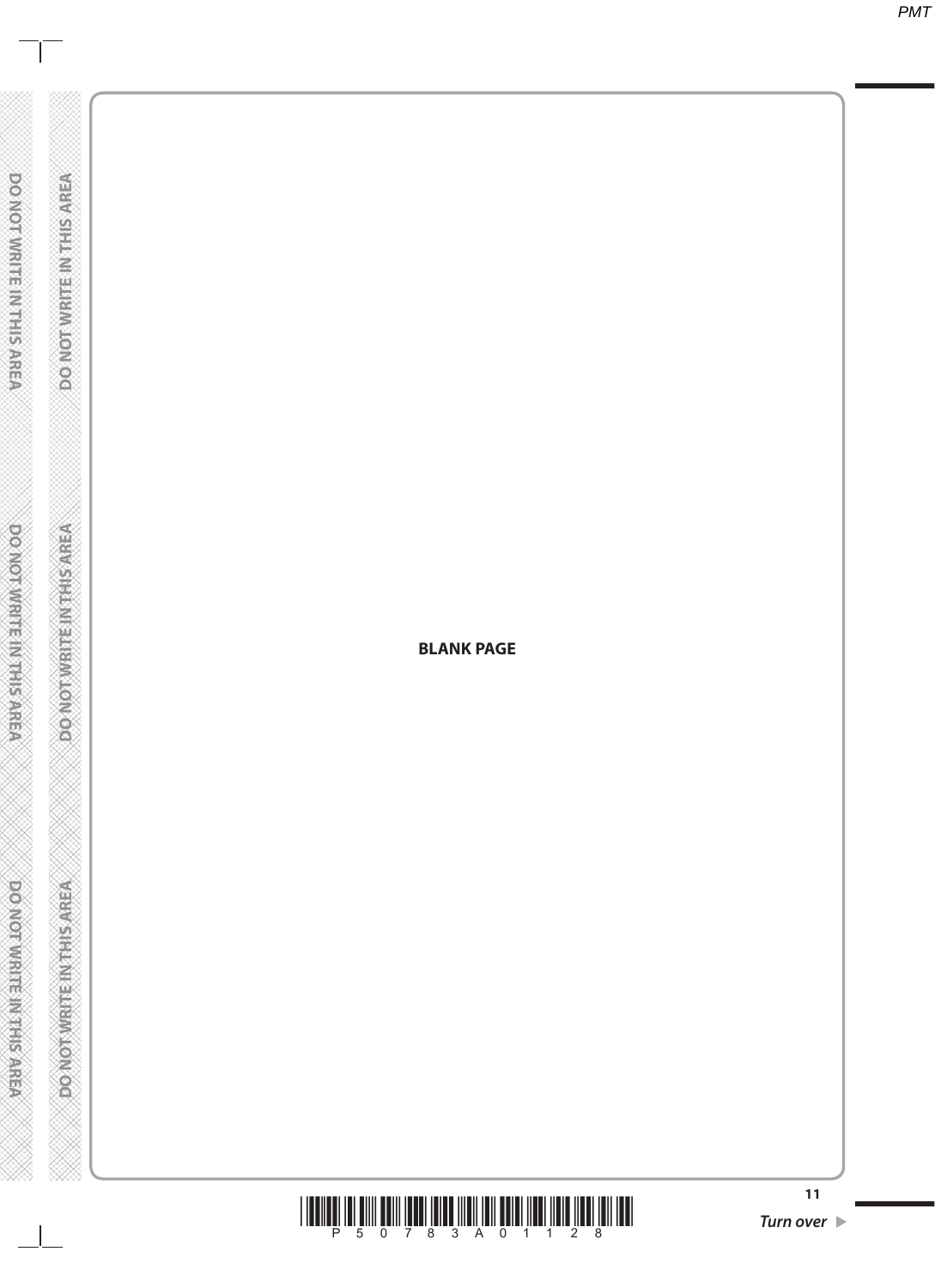**DO NOT WRITE IN THIS AREA** 

**PONOTAVIET ENTERNED** 

**DO NOT WRITE IN THIS AREA**

**DO NOT WRITE IN THIS AREA**

**4\*** The photograph below shows a green iguana.



Magnification  $\times$ 0.25

The green iguana is a species of lizard that eats plants and is native to Central South America and the Caribbean.

Areas in the Caribbean were damaged by hurricane Marilyn in 1995.

Fifteen green iguanas drifted on a raft of uprooted trees to the island Anguilla. Green iguanas did not live on Anguilla before these fifteen green iguanas arrived.

It is thought that these green iguanas drifted from another island, Guadeloupe.

The map below shows part of the Caribbean where these islands are located.



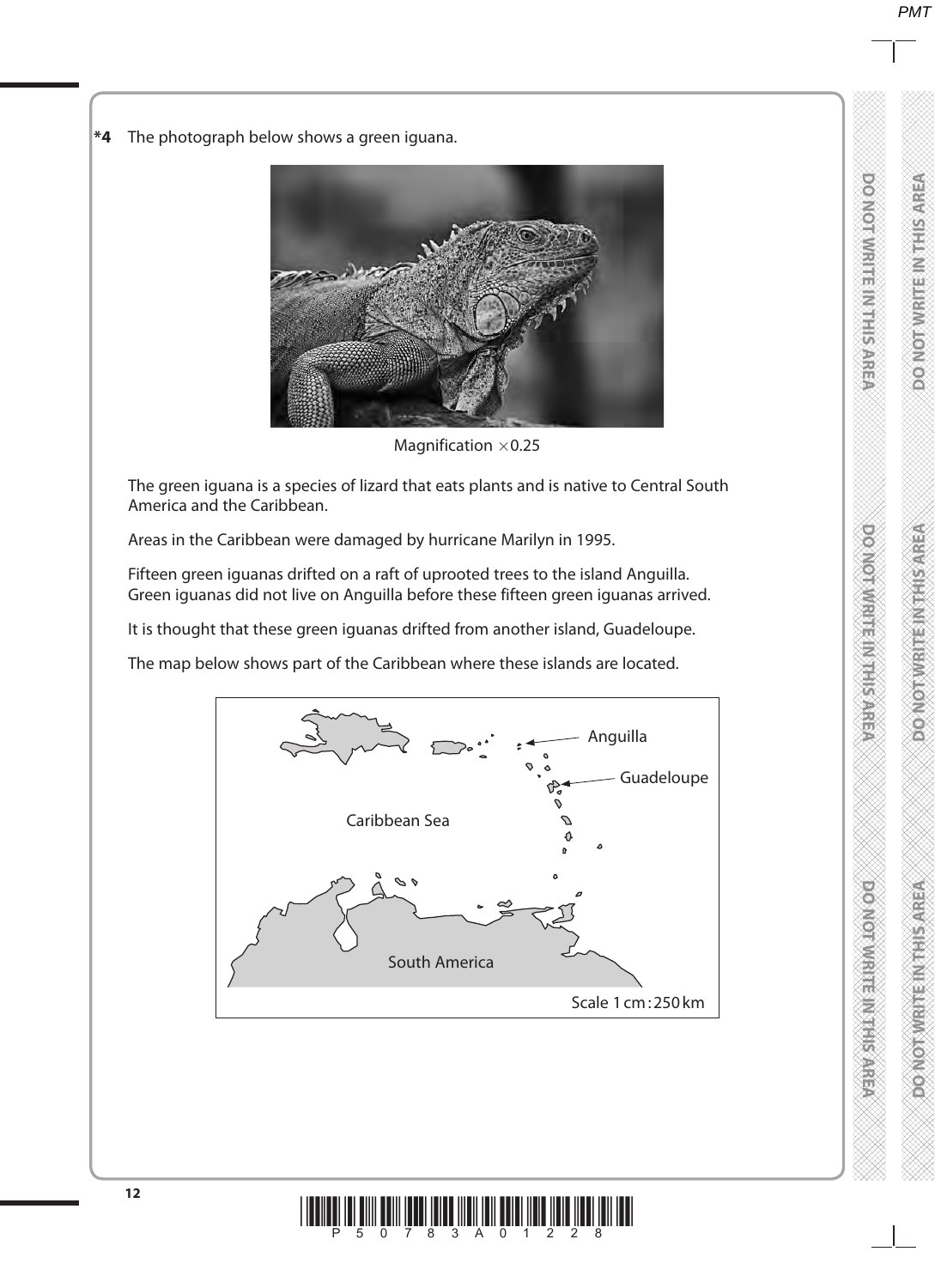|                                 | When these green iguanas were discovered on Anguilla, scientists were excited about<br>studying changes in this population over a long period of time. |     |
|---------------------------------|--------------------------------------------------------------------------------------------------------------------------------------------------------|-----|
|                                 | Explain what could happen to this population of green iguanas.                                                                                         | (6) |
| <b>DONOTAWREENTHISAREA</b>      |                                                                                                                                                        |     |
|                                 |                                                                                                                                                        |     |
|                                 |                                                                                                                                                        |     |
|                                 |                                                                                                                                                        |     |
| <b>ONOTWEITENTISAREA</b>        |                                                                                                                                                        |     |
|                                 |                                                                                                                                                        |     |
|                                 |                                                                                                                                                        |     |
|                                 |                                                                                                                                                        |     |
| <b>ASING ALL MESTING CONCER</b> |                                                                                                                                                        |     |
|                                 | (Total for Question 4 = 6 marks)                                                                                                                       |     |
|                                 |                                                                                                                                                        |     |
|                                 |                                                                                                                                                        |     |

 $\overline{\phantom{a}}$ 

DO NOT WRITE IN THIS AREA

**DONOLMENTER** NEWSFILE

PONOTWERE MANUFACTURER

.<br>H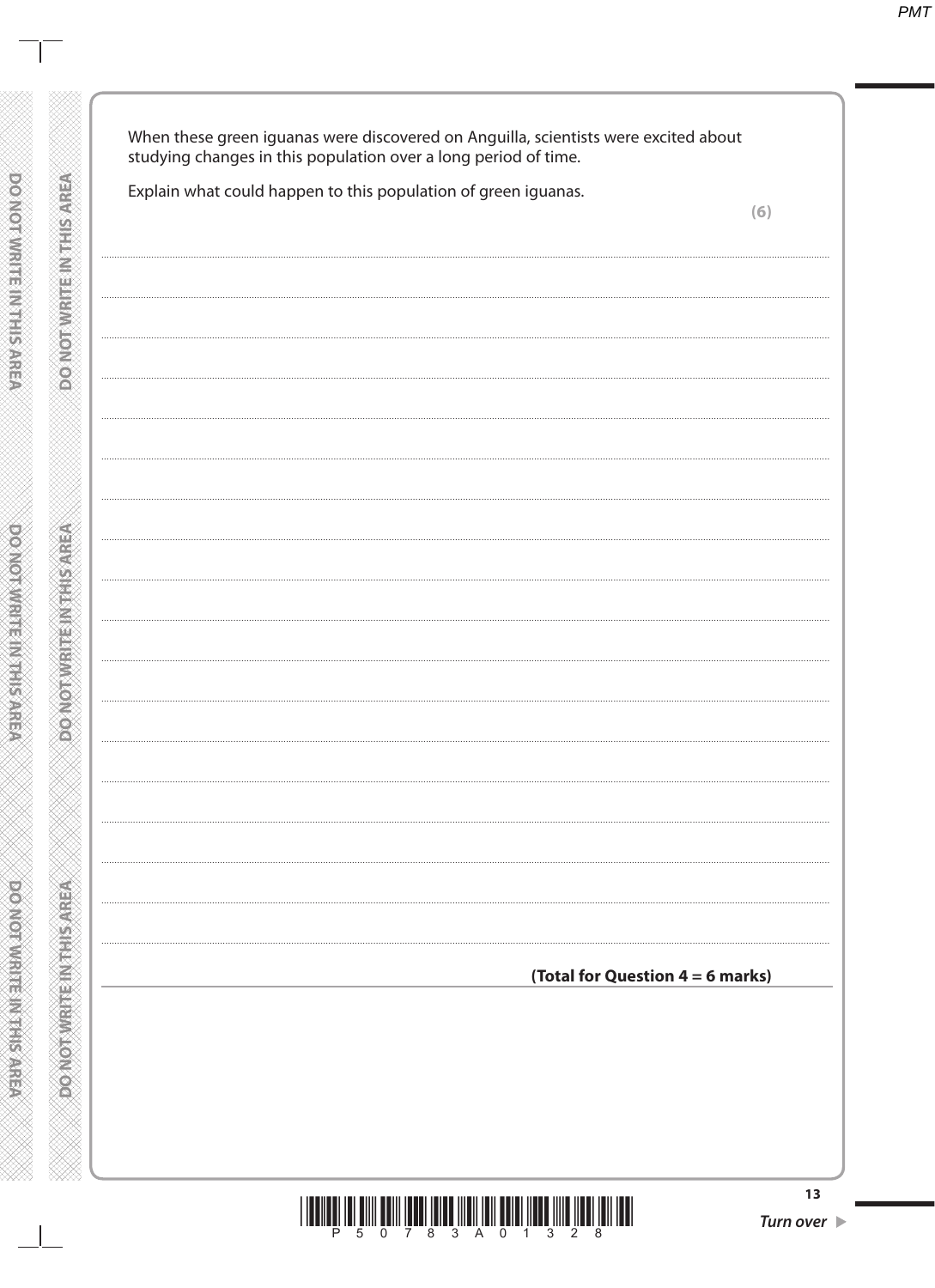

**DO NOT WRITE IN THIS AREA DO NOT WRITE IN THIS AREA DO NOT WRITE IN THIS AREA**

*PMT*

**DONORWERNER NEEDSARE** 

exemplar and the state of the state of the state of the state of the state of the state of the state of the st

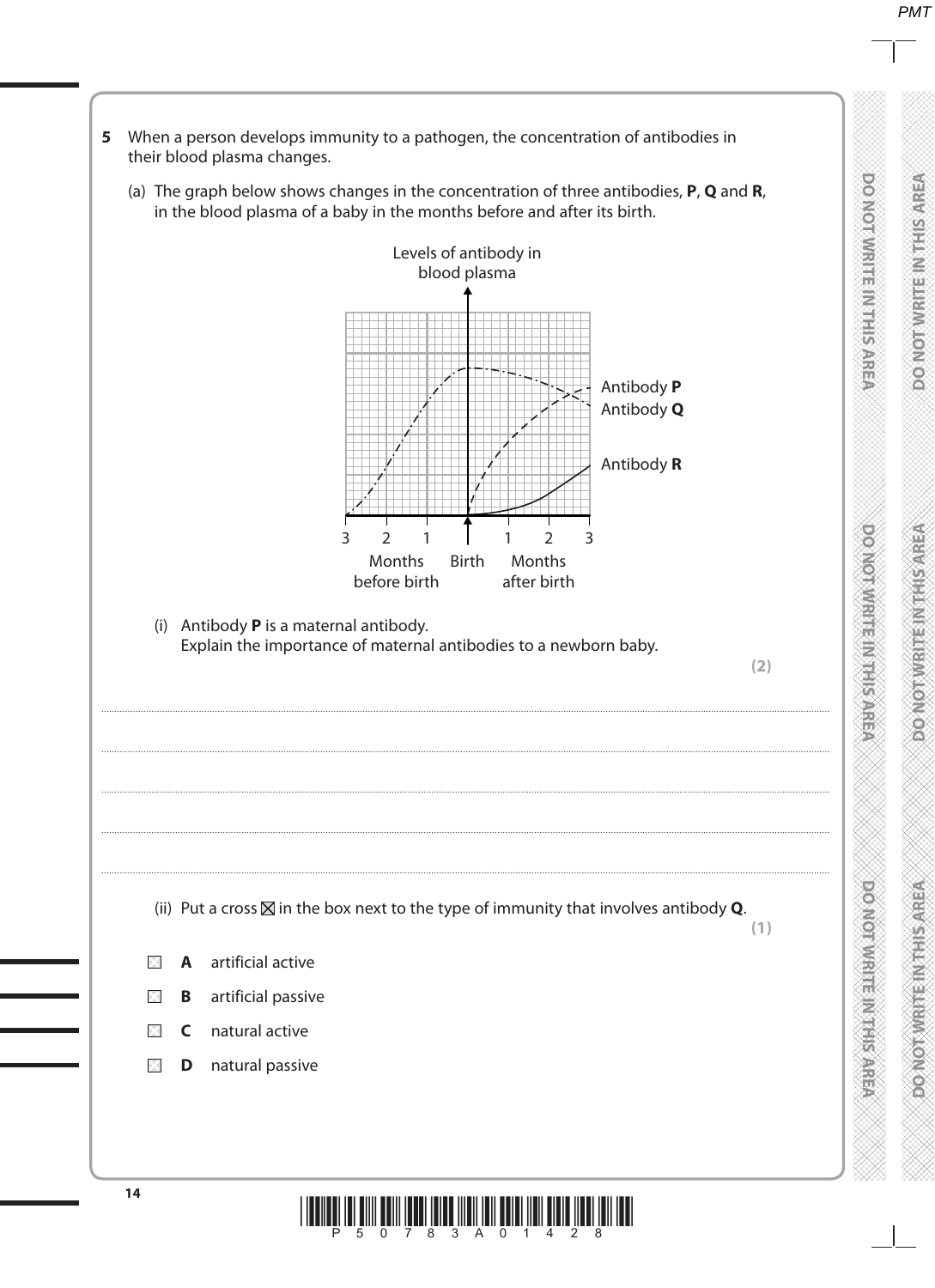| (iii) Explain the role of B cells in the production of antibody R.               | (4) |
|----------------------------------------------------------------------------------|-----|
|                                                                                  |     |
|                                                                                  |     |
|                                                                                  |     |
|                                                                                  |     |
|                                                                                  |     |
|                                                                                  |     |
|                                                                                  |     |
| (b) Immunity in a child can be increased by vaccines. Vaccines contain antigens. |     |
| (i) Explain the meaning of the term antigen.                                     |     |
|                                                                                  |     |
|                                                                                  | (2) |
|                                                                                  |     |
|                                                                                  |     |
|                                                                                  |     |
|                                                                                  |     |
|                                                                                  |     |
|                                                                                  |     |
|                                                                                  |     |
|                                                                                  |     |
|                                                                                  |     |

**DO NOT WRITE IN THIS AREA** 

DOGYMANTENNEN SYSTEM

**DOMOTIVILIST MERINGER** 

⋙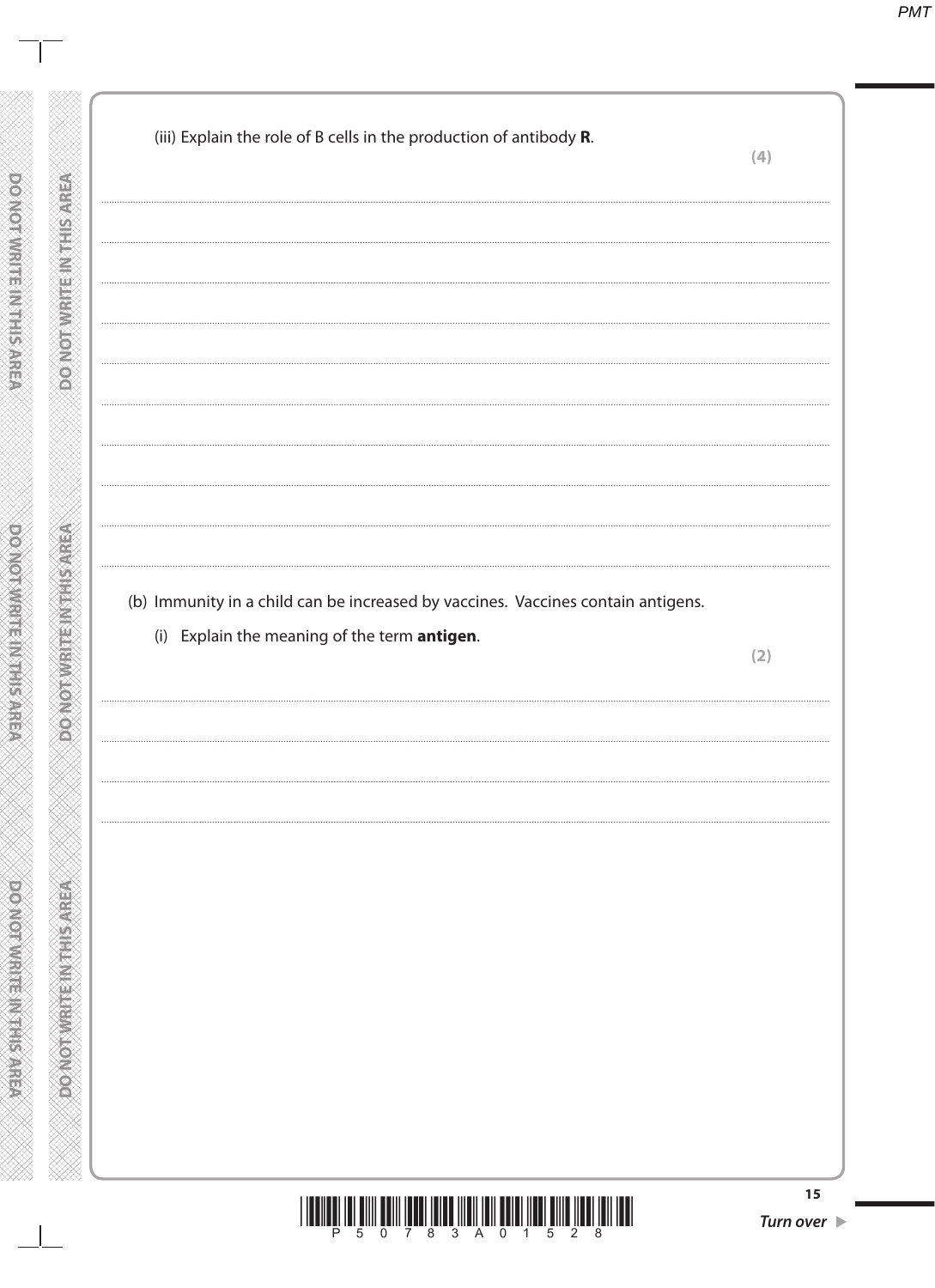| Suggest why the concentration of maternal antibodies may stop a vaccine |                                   |
|-------------------------------------------------------------------------|-----------------------------------|
| being effective.                                                        | (3)                               |
|                                                                         |                                   |
|                                                                         |                                   |
|                                                                         |                                   |
|                                                                         |                                   |
|                                                                         |                                   |
|                                                                         |                                   |
|                                                                         |                                   |
|                                                                         |                                   |
|                                                                         |                                   |
|                                                                         | (Total for Question 5 = 12 marks) |
|                                                                         |                                   |
|                                                                         |                                   |
|                                                                         |                                   |
|                                                                         |                                   |
|                                                                         |                                   |
|                                                                         |                                   |
|                                                                         |                                   |
|                                                                         |                                   |
|                                                                         |                                   |
|                                                                         |                                   |
|                                                                         |                                   |
|                                                                         |                                   |
|                                                                         |                                   |
|                                                                         |                                   |
|                                                                         |                                   |
|                                                                         |                                   |
|                                                                         |                                   |

DO NOT WRITE IN THIS AREA

**DONOTWRITE INTHISAREA** 

DONOT WRITE IN THIS AREA

**XXXXX**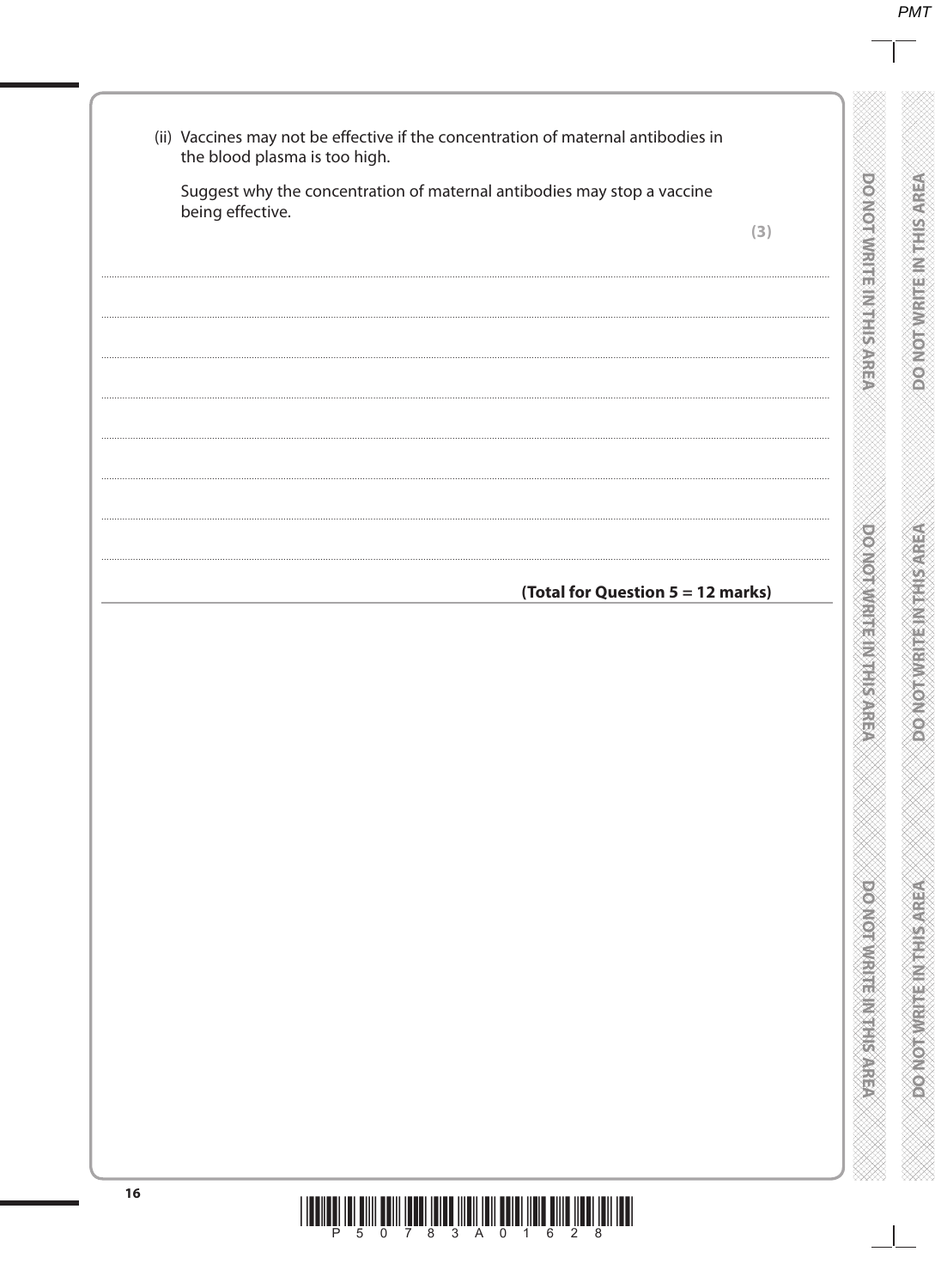- **6** Calcitonin is a protein hormone produced by the thyroid gland. (a) Synthesis of a protein involves a number of processes. The diagram below shows some of these processes. process **P** process **Q** process **R** process **S** DNA molecule **J** molecule **K** molecule **L** protein (i) Put a cross  $\boxtimes$  in the box next to the row in the table that correctly identifies the four processes **P**, **Q**, **R** and **S**. **(1)** Process P Process Q Process R Process S **A** | transcription | post-transcription | translation | post-translation **B**  $\vert$  transcription  $\vert$  translation post-transcription post-translation **C**  $\vert$  translation | post-translation | transcription | post-transcription **D**  $\vert$  translation  $\vert$  transcription post-transcription post-translation
	- (ii) Put a cross  $\boxtimes$  in the box next to the row in the table that correctly identifies the location of each of these four processes **P**, **Q**, **R** and **S**.

| $\times$                      | D | translation                                                 | transcription    | post-transcription                                                                             | post-translation  |
|-------------------------------|---|-------------------------------------------------------------|------------------|------------------------------------------------------------------------------------------------|-------------------|
| <b>DO NOTWRITE INTHIS ARE</b> |   | the location of each of these four processes P, Q, R and S. |                  | (ii) Put a cross $\boxtimes$ in the box next to the row in the table that correctly identifies | (1)               |
|                               |   | <b>Process P</b>                                            | <b>Process Q</b> | <b>Process R</b>                                                                               | <b>Process S</b>  |
| $\boxtimes$ A                 |   | cytoplasm                                                   | nucleus          | Golgi apparatus                                                                                | secretory vesicle |
| $\boxtimes$ B                 |   | cytoplasm                                                   | ribosomes        | secretory vesicle                                                                              | Golgi apparatus   |
| <b>EX</b> C                   |   | nucleus                                                     | nucleus          | ribosomes                                                                                      | Golgi apparatus   |
| $\boxtimes$ D                 |   | nucleus                                                     | ribosomes        | Golgi apparatus                                                                                | secretory vesicle |
|                               |   |                                                             |                  |                                                                                                |                   |
|                               |   |                                                             |                  |                                                                                                |                   |
|                               |   |                                                             |                  |                                                                                                |                   |
| <b>OTWERFEREINSPREA</b>       |   |                                                             |                  |                                                                                                |                   |
|                               |   |                                                             |                  |                                                                                                |                   |
|                               |   |                                                             |                  |                                                                                                |                   |
|                               |   |                                                             |                  |                                                                                                |                   |



**DO NOTIVIALE NITHIS AREA** 

**DO NOT WRITE IN THIS AREA**

**FERMENT ENGINEERING**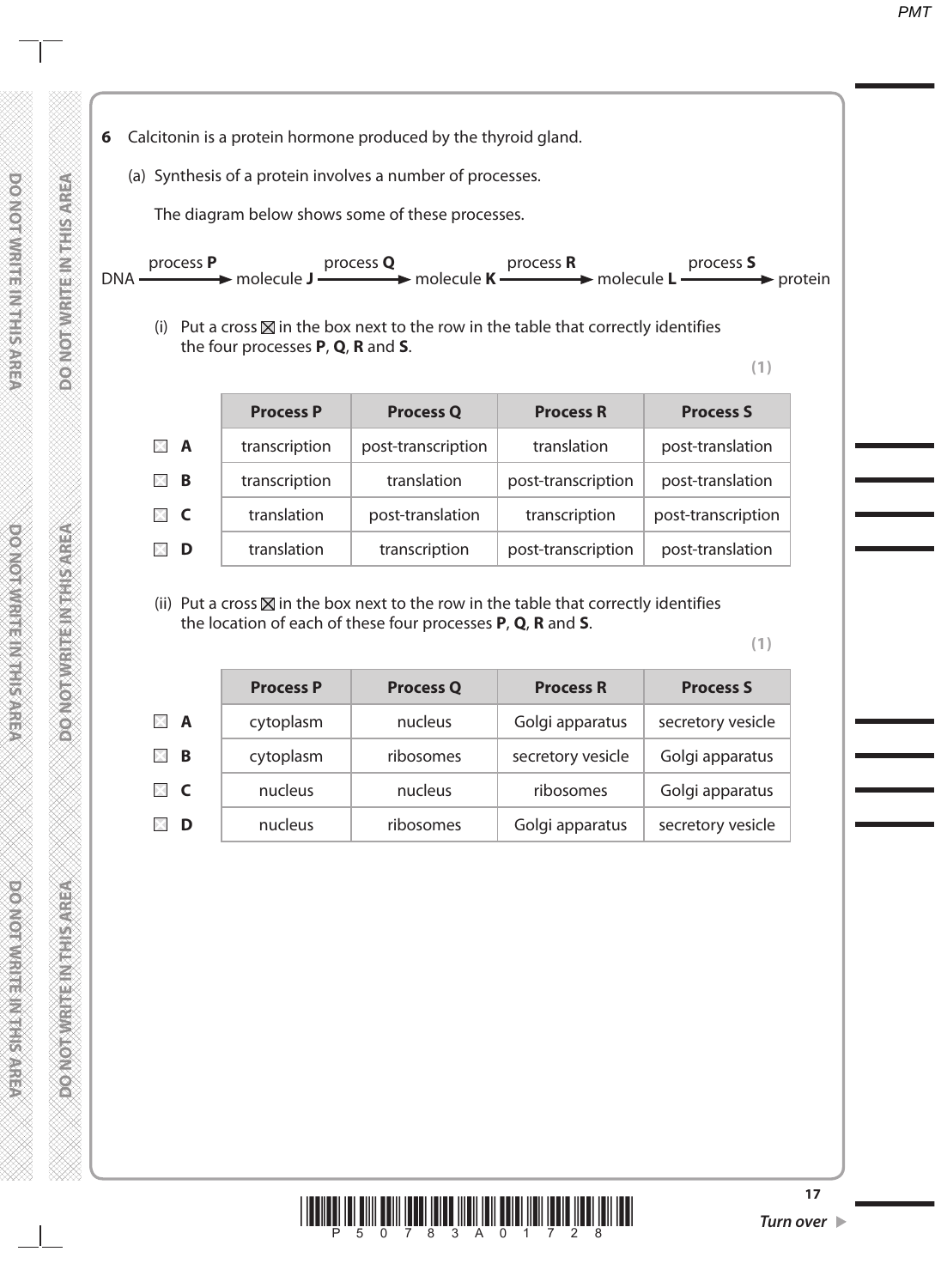**DO NOT WRITE IN THIS AREA** 

**DONOTHUR HIMES AREA** 

**DONOIANT SERVICE STREET** 

**DO NOT WRITE IN THIS AREA**

(b) Medullary thyroid cancer (MTC) results in a high concentration of calcitonin in the blood. MTC can be treated by surgery and radiotherapy.

 The graph below shows the changes in the concentration of calcitonin in the blood of a patient with MTC following this treatment.



 The doubling time for the concentration of calcitonin in the blood is correlated with the severity of the cancer.

(i) Using MTC as an example, explain the meaning of the term **correlation**.

....................................................................................................................................................................................................................................................................................

....................................................................................................................................................................................................................................................................................

....................................................................................................................................................................................................................................................................................

....................................................................................................................................................................................................................................................................................

....................................................................................................................................................................................................................................................................................

**(2)**

**DO NOT WRITE IN THIS AREA DO NOT WRITE IN THIS AREA DO NOT WRITE IN THIS AREA** exemplar and the state of the state of the state of the state of the state of the state of the state of the st DRAFT

**DO NOT WRITE IN THIS AREA**

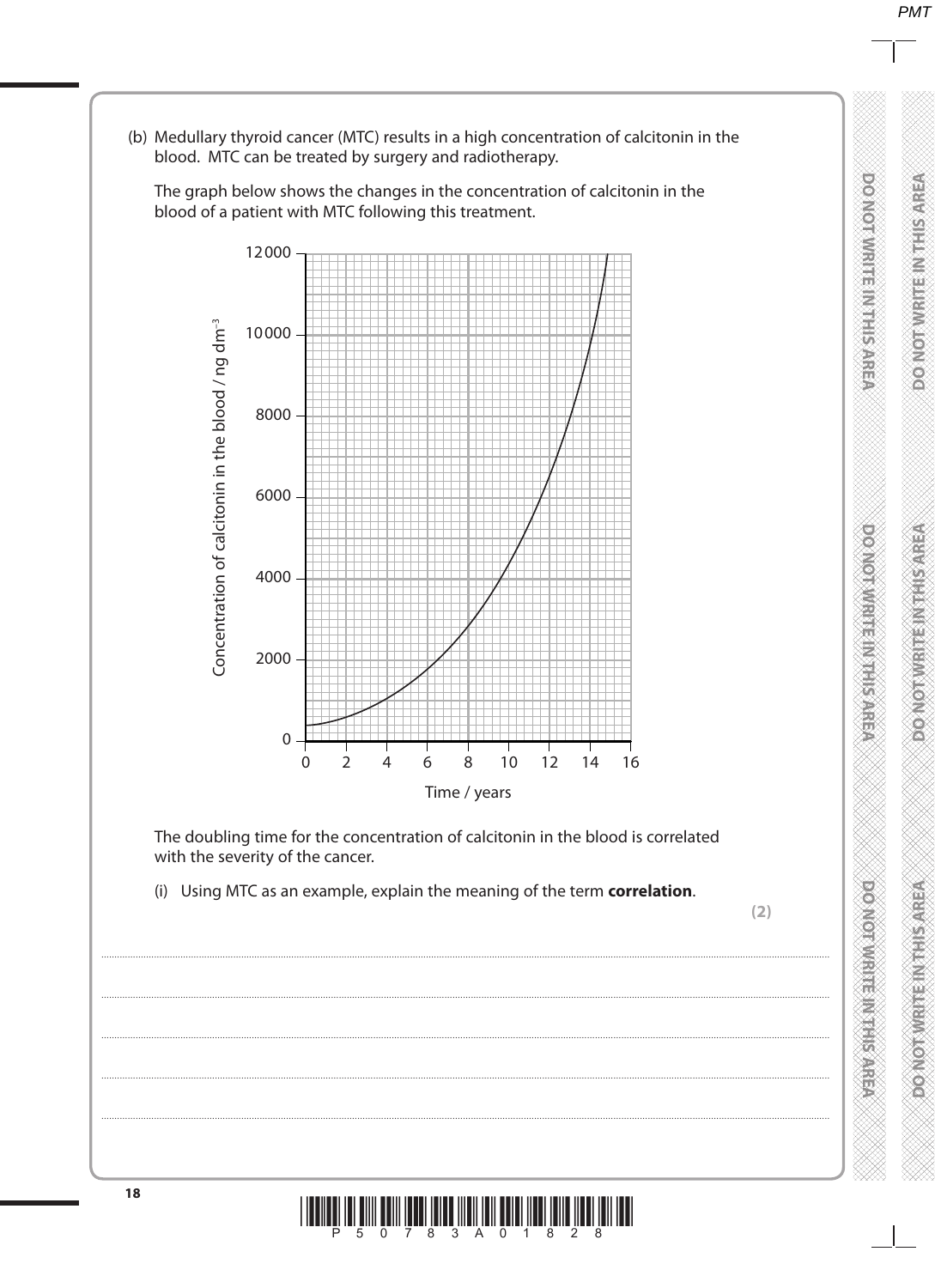| indicates that the treatment is ineffective.                                                        |     |
|-----------------------------------------------------------------------------------------------------|-----|
| Using the information in the graph, explain whether the treatment is effective<br>for this patient. |     |
|                                                                                                     | (3) |
|                                                                                                     |     |
|                                                                                                     |     |
|                                                                                                     |     |
|                                                                                                     |     |
|                                                                                                     |     |
| (iii) A blood sample has to be taken from the patient to test for calcitonin.                       |     |
| Antibodies are used to test the blood for calcitonin.                                               |     |
| Explain why antibodies can be used in this test.                                                    | (3) |
|                                                                                                     |     |
|                                                                                                     |     |
|                                                                                                     |     |
|                                                                                                     |     |
|                                                                                                     |     |
|                                                                                                     |     |
|                                                                                                     |     |
|                                                                                                     |     |
|                                                                                                     |     |
|                                                                                                     |     |
|                                                                                                     |     |
|                                                                                                     |     |
|                                                                                                     |     |
|                                                                                                     |     |
|                                                                                                     |     |

DONOTWRITE IN THIS AREA

**DOMOTHING HISTORICA** 

**PONDERN EINERWEISSER**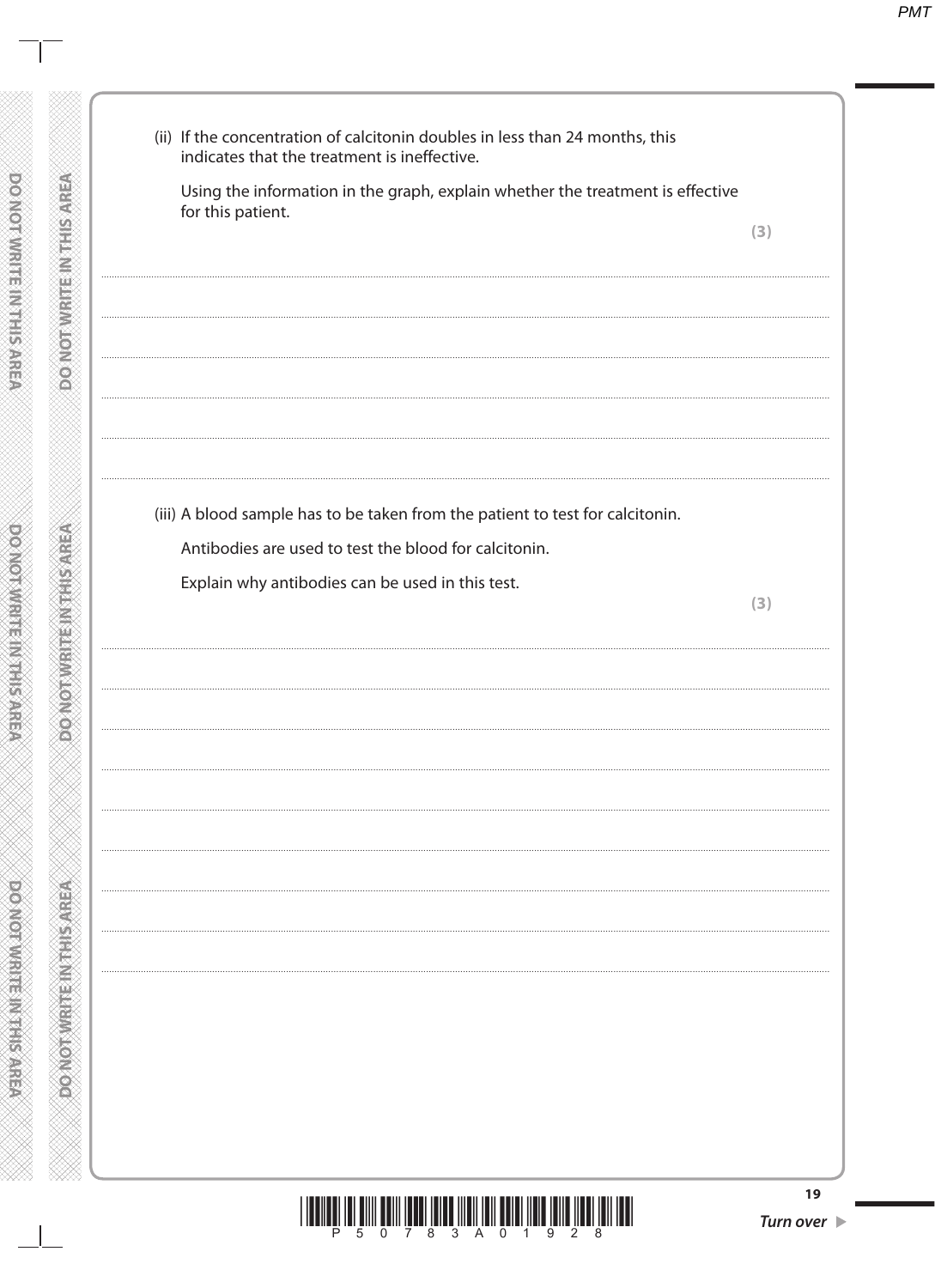| S<br><b>CENT</b><br><b>Mortwritten Health</b><br>C<br>C    | (c) Calcitonin gene-related peptide (CGRP) is produced by the hypothalamus.<br>The gene used to synthesise CGRP in the hypothalamus is the same as the gene<br>that is used to synthesise calcitonin in the thyroid gland.<br>Explain how the same gene can be used to produce both CGRP and calcitonin.<br>(3) |
|------------------------------------------------------------|-----------------------------------------------------------------------------------------------------------------------------------------------------------------------------------------------------------------------------------------------------------------------------------------------------------------|
| <b>HISTORY</b>                                             | (Total for Question 6 = 13 marks)                                                                                                                                                                                                                                                                               |
| <b>MENOSIAN SERIES AREANS</b><br><b>REPARTMENT PARTIES</b> |                                                                                                                                                                                                                                                                                                                 |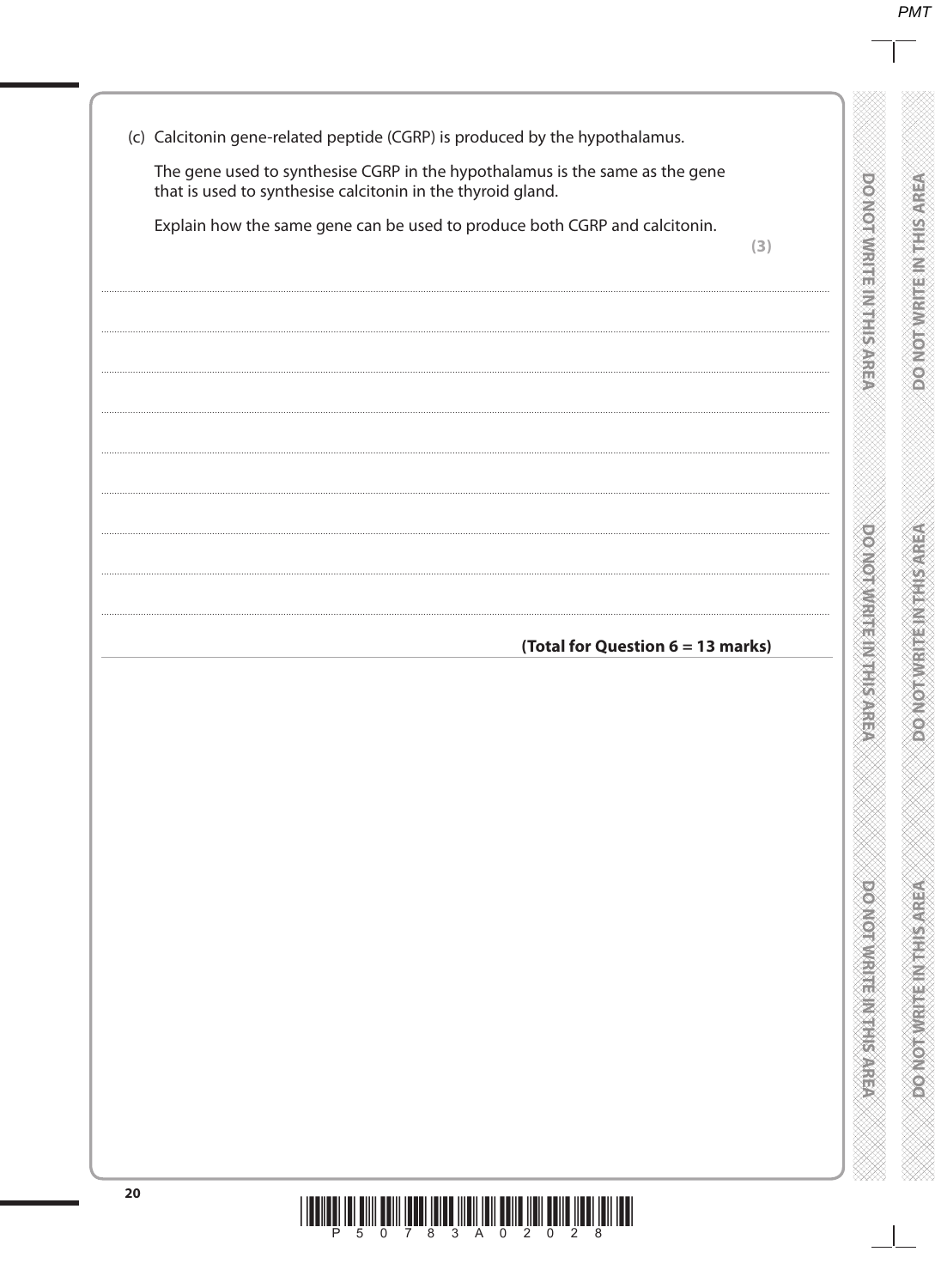|  |  |  |  | P 5 0 7 8 3 A 0 2 1 2 8 |  |  |
|--|--|--|--|-------------------------|--|--|

**DOWOTWRITE(WITHIS/AREA** 

**DONOTWRITEINTHIS AREA** 

 $\overline{\phantom{a}}$ 

**DO NOT WRITE IN THIS AREA** 

**BLANK PAGE**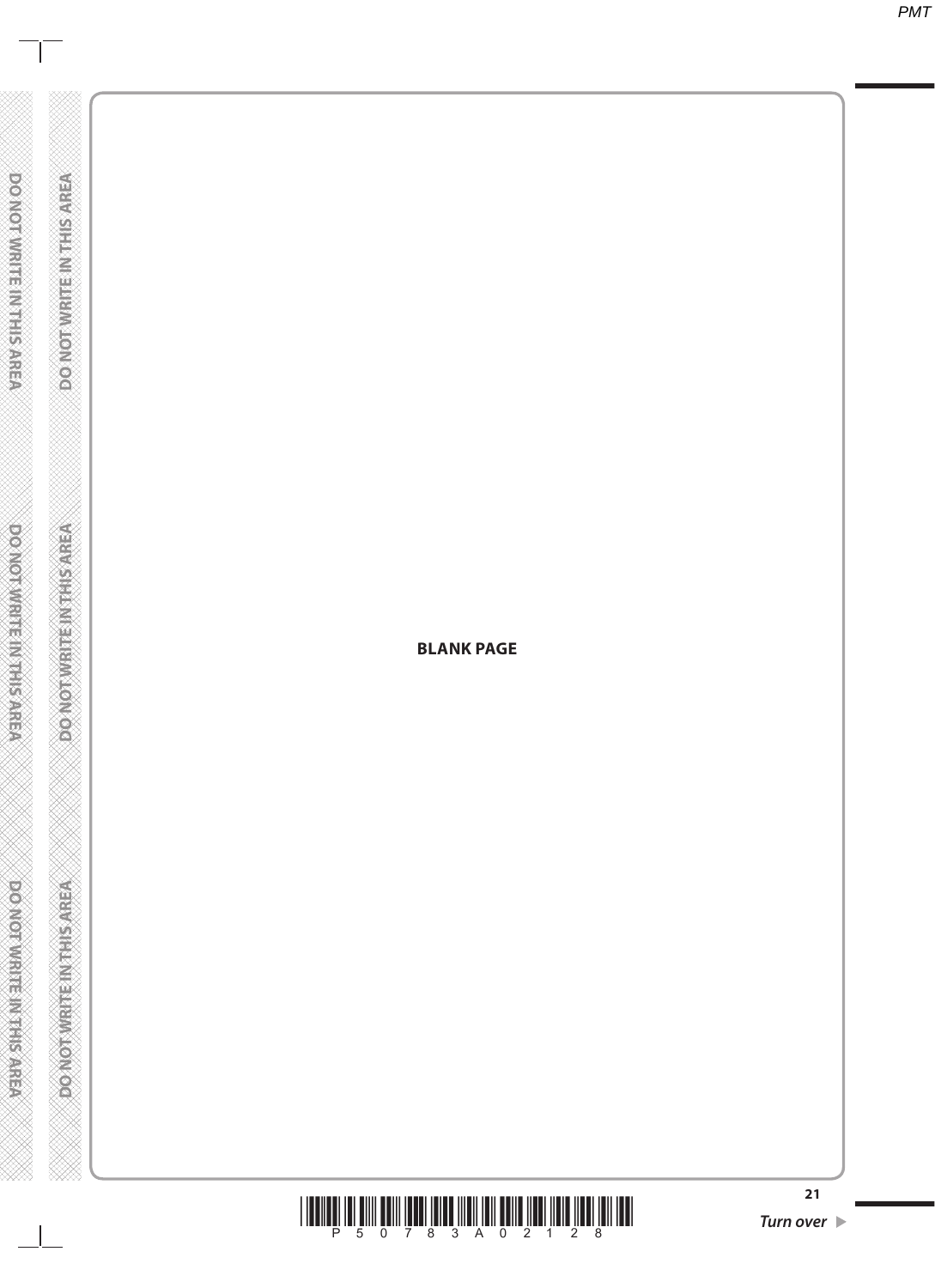**DONOIANT SERVICE STREET** 

**POATOTANIE TENNEE OATO** 

**RESPONDED AS A PROPERTY** 

er<br>Geografia<br>Co

e.<br>D

7 Locusts are swarming insects. One swarm may contain thousands of locusts.

A swarm of locusts can be a huge economic threat to agriculture. Locusts can cause famine as they eat most of the vegetation wherever they land.

The photograph below shows a locust.



Magnification  $\times$  0.5

(a) Swarming locusts are able to fly for long periods of time without landing. They can fly for longer periods of time than other insects, such as honey bees and flies.

The table below shows some information about locusts, honey bees and flies.

| <b>Insect</b> | <b>Main food</b><br>store | <b>Energy content</b><br>of food store<br>/ $kJ$ g <sup>-1</sup> | <b>Metabolic rate</b><br>/ $kJ$ g <sup>-1</sup> h <sup>-1</sup> | <b>Hourly consumption of</b><br>food store as a percentage<br>of body mass (%) |
|---------------|---------------------------|------------------------------------------------------------------|-----------------------------------------------------------------|--------------------------------------------------------------------------------|
| locust        | lipid                     | 39.3                                                             | 0.27                                                            | 0.7                                                                            |
| honey bee     | carbohydrate              | 17.6                                                             | 1.23                                                            | 20.0                                                                           |
| fly           | carbohydrate              | 17.6                                                             | 0.50                                                            | 10.0                                                                           |

Using the information in the table, explain why locusts are able to fly for long periods of time.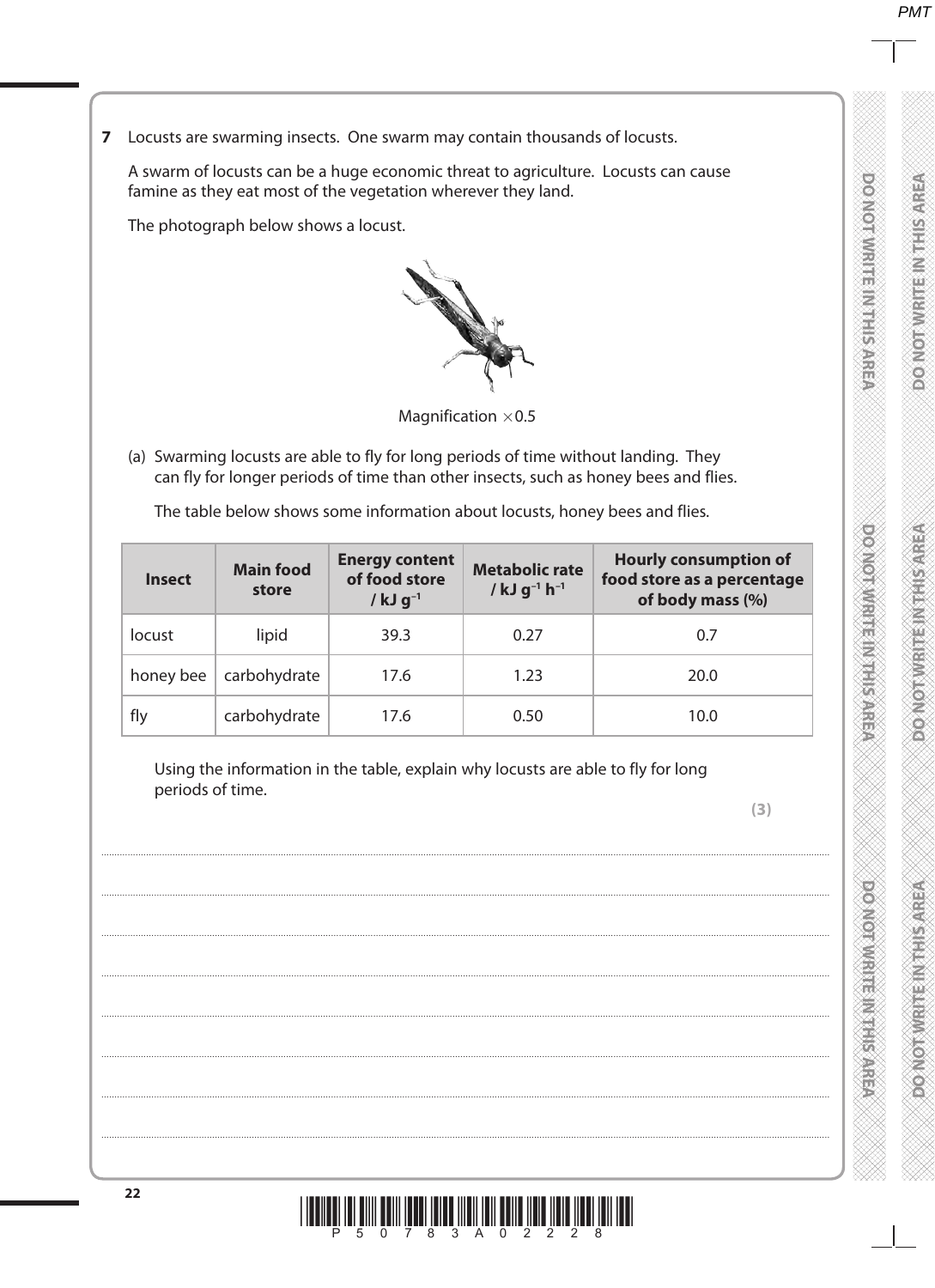| (b) The diagram below shows the life cycle of a locust.<br>adult                                                                                                                  |
|-----------------------------------------------------------------------------------------------------------------------------------------------------------------------------------|
|                                                                                                                                                                                   |
|                                                                                                                                                                                   |
| stage 5                                                                                                                                                                           |
|                                                                                                                                                                                   |
| stage 4                                                                                                                                                                           |
| eggs                                                                                                                                                                              |
|                                                                                                                                                                                   |
| stage 3                                                                                                                                                                           |
| W-44                                                                                                                                                                              |
| stage 2<br>stage 1                                                                                                                                                                |
| (i) Describe an investigation that could be carried out, in an incubator at 25 $\degree$ C, to<br>determine the growth rate of the locust at each of the five development stages. |
| (4)                                                                                                                                                                               |
|                                                                                                                                                                                   |
|                                                                                                                                                                                   |
|                                                                                                                                                                                   |
|                                                                                                                                                                                   |
|                                                                                                                                                                                   |
|                                                                                                                                                                                   |
|                                                                                                                                                                                   |
|                                                                                                                                                                                   |
|                                                                                                                                                                                   |
|                                                                                                                                                                                   |
|                                                                                                                                                                                   |
|                                                                                                                                                                                   |
|                                                                                                                                                                                   |
|                                                                                                                                                                                   |
|                                                                                                                                                                                   |
| 23                                                                                                                                                                                |
| <u> I III III III III III III III II III III II III II III II II II II II II II II II II II III II III II III II</u><br><b>Turn over</b><br>3<br>8<br>$^{2}$<br>3.<br>0<br>8      |

 $\overline{\phantom{a}}$ 

DO NOTWRITE IN THIS AREA

**DOMOUNTERNATION** 

**WERK STATISTIC EMPLOYMENT CONDER** 

DO NOT WRITE IN THIS AREA

e de la construcción de la construcción de la construcción de la construcción de la construcción de la construcción de la construcción de la construcción de la construcción de la construcción de la construcción de la const

**PONOTIVIRIUM ENTRENER** 

e di provincia di provincia di concerta di concerta di concerta di concerta di concerta di concerta di concerta<br>La concerta di concerta di concerta di concerta di concerta di concerta di concerta di concerta di concerta di

╳

DO NOT WRITE IN THIS AREA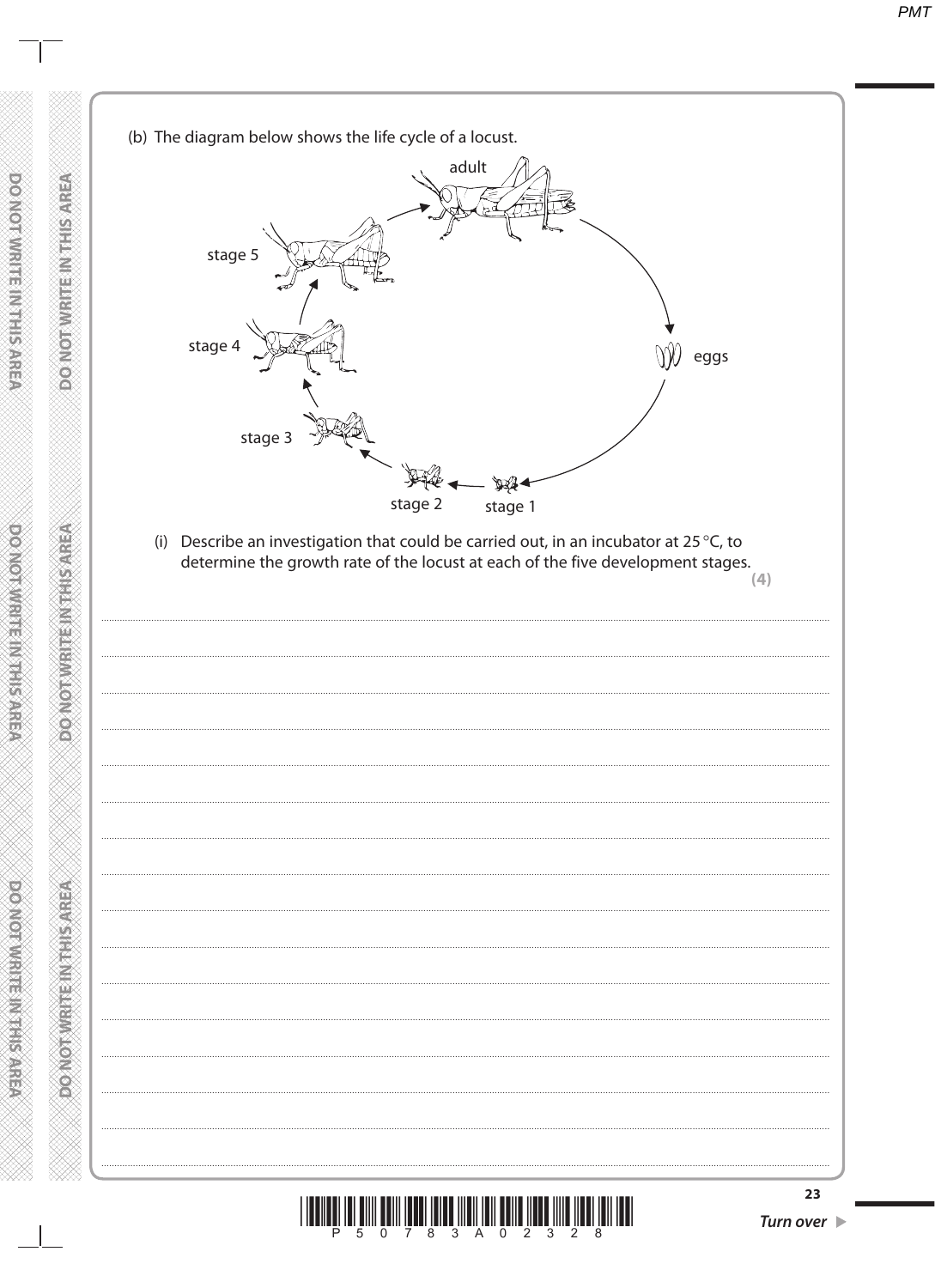|     |                  | (ii) Explain why different results would be obtained if this investigation is carried<br>out at 30 °C.                                                                                                                                                                                                                                                                                                                                                                         | (2) | Z<br>Q<br><b>CONTE</b><br>ž<br>$\frac{1}{2}$<br>分类型 | <u>၉</u><br>၁              |
|-----|------------------|--------------------------------------------------------------------------------------------------------------------------------------------------------------------------------------------------------------------------------------------------------------------------------------------------------------------------------------------------------------------------------------------------------------------------------------------------------------------------------|-----|-----------------------------------------------------|----------------------------|
| (i) | A<br>B<br>C<br>D | (c) Locusts are used as food for humans in a number of countries.<br>The raising of animals as a source of food produces greenhouse gases. Raising<br>locusts, rather than chickens, as a source of food produces fewer greenhouse gases.<br>Put a cross $\boxtimes$ in the box next to the greenhouse gases.<br>carbon dioxide, methane and water vapour<br>carbon dioxide, oxygen and water vapour<br>carbon dioxide, methane and oxygen<br>methane, oxygen and water vapour | (1) | 豪                                                   | ₽                          |
|     |                  |                                                                                                                                                                                                                                                                                                                                                                                                                                                                                |     | <b>SPONDOM NEWSLETCH SAFETY</b>                     | <b>RENE RENE EN RENDER</b> |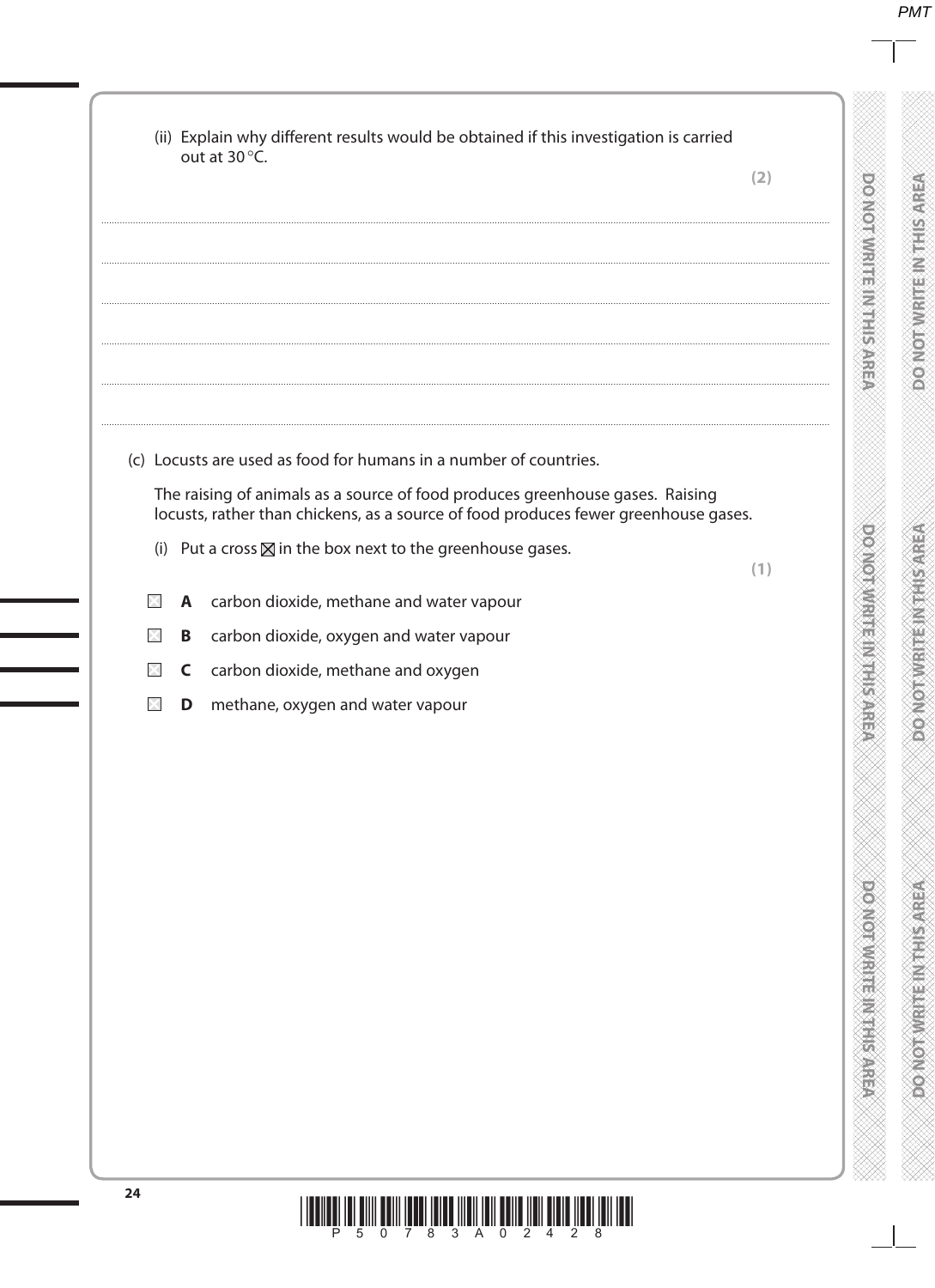|                  | (ii) Explain how raising locusts for food could affect global warming.                                                                                 | (3)                             |
|------------------|--------------------------------------------------------------------------------------------------------------------------------------------------------|---------------------------------|
| <b>HISWARDA</b>  |                                                                                                                                                        |                                 |
| <b>DONOTHISM</b> |                                                                                                                                                        |                                 |
|                  | <br>                                                                                                                                                   |                                 |
|                  |                                                                                                                                                        |                                 |
|                  |                                                                                                                                                        |                                 |
| õ                | (Total for Question 7 = 13 marks)                                                                                                                      |                                 |
|                  |                                                                                                                                                        |                                 |
|                  |                                                                                                                                                        |                                 |
|                  |                                                                                                                                                        |                                 |
|                  |                                                                                                                                                        |                                 |
|                  |                                                                                                                                                        |                                 |
|                  |                                                                                                                                                        | 25                              |
|                  | ║<br>Ш<br>WW<br>∭<br>P.<br>5<br>$\mathbf 0$<br>$\boldsymbol{8}$<br>$\overline{0}$<br>$\overline{2}$<br>2 <sup>8</sup><br>7<br>3 <sup>7</sup><br>A<br>5 | Turn over $\blacktriangleright$ |

 $\overline{\phantom{a}}$ 

DOMOTWRITE INTHIS AREA

poolvorwerterwichten der ein

**DOMOTIVE IN ENGINEEMEN**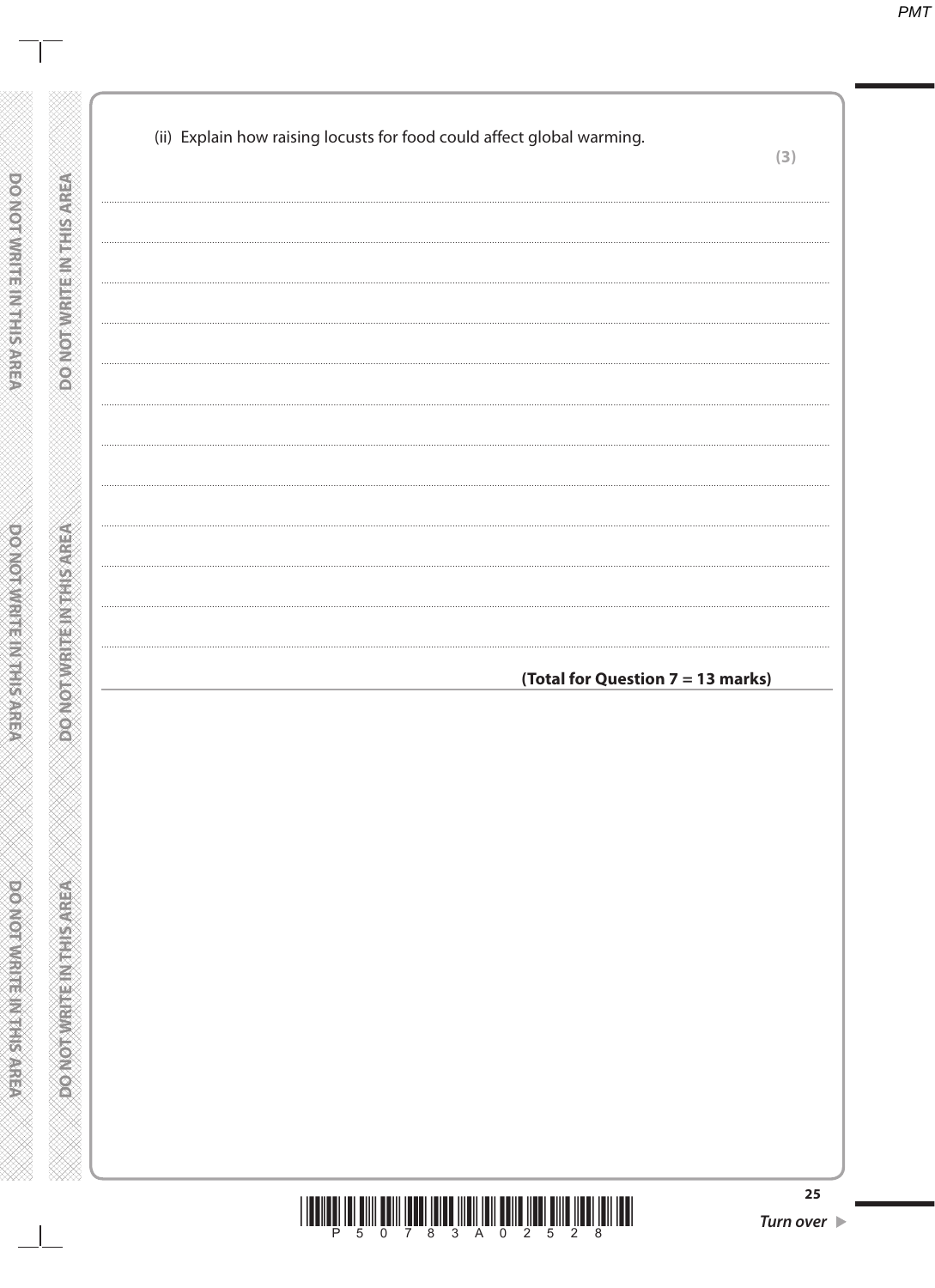| The DNA used can be either nuclear DNA or mitochondrial DNA (mtDNA).                                                                                                                                                                                                                                             |     | S                          |
|------------------------------------------------------------------------------------------------------------------------------------------------------------------------------------------------------------------------------------------------------------------------------------------------------------------|-----|----------------------------|
| (a) Suggest one function of the proteins coded for by genes in the mtDNA.                                                                                                                                                                                                                                        | (1) |                            |
| (b) Analysis of DNA from the nucleus requires the DNA to be amplified using the<br>polymerase chain reaction (PCR). The DNA fragments are then separated by gel<br>electrophoresis.<br>The PCR imitates semi-conservative replication of DNA in a cell.<br>(i)<br>Compare PCR and semi-conservative replication. | (4) | <b>Norwriteinaries ARE</b> |
|                                                                                                                                                                                                                                                                                                                  |     |                            |
|                                                                                                                                                                                                                                                                                                                  |     | <b>PRESERVATIONS</b>       |
|                                                                                                                                                                                                                                                                                                                  |     |                            |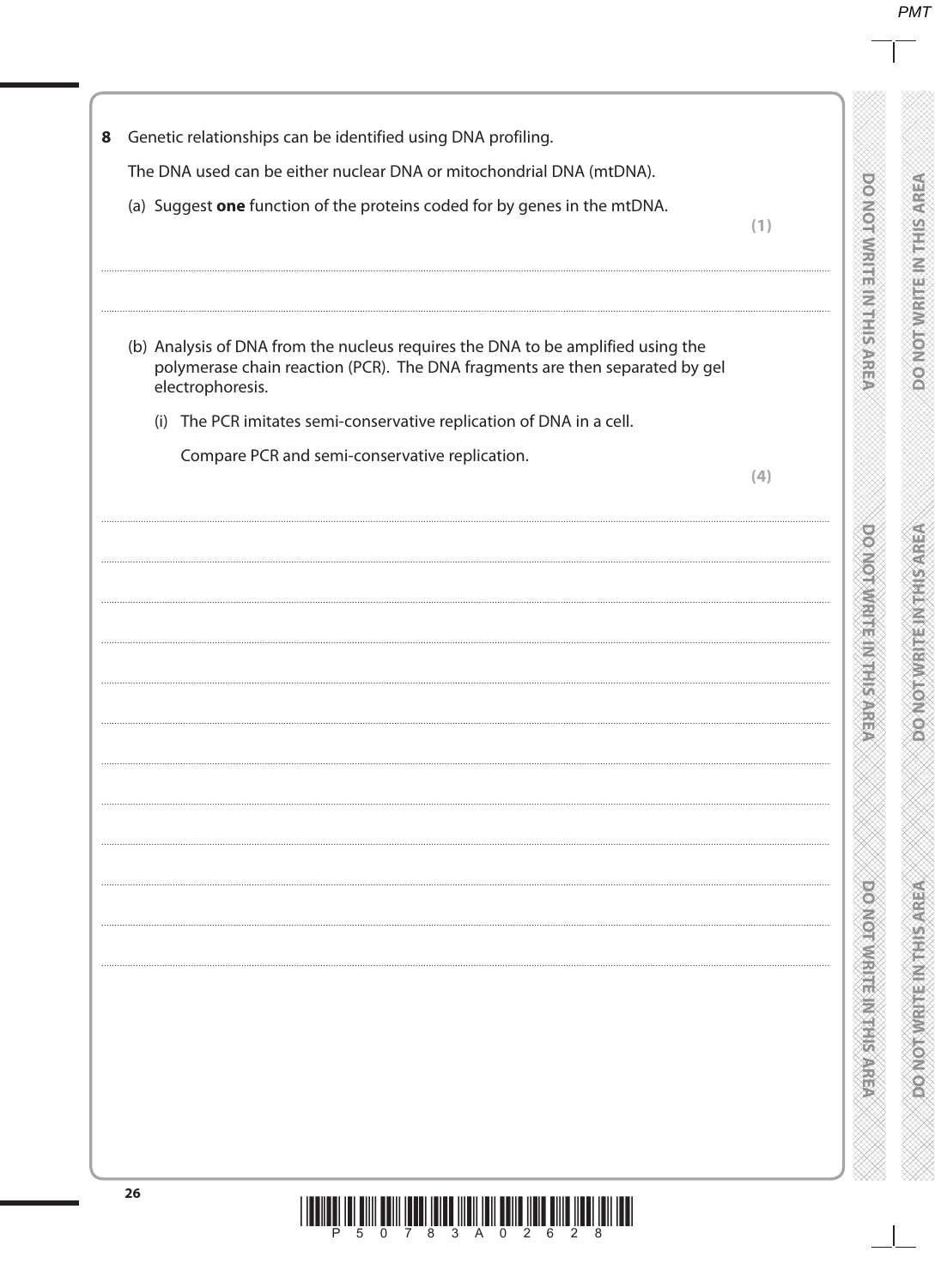|          |                                                                                  | (Total for Question 8 = 11 marks)<br><b>TOTAL FOR PAPER = 90 MARKS</b>                                                                                                              |     |
|----------|----------------------------------------------------------------------------------|-------------------------------------------------------------------------------------------------------------------------------------------------------------------------------------|-----|
|          |                                                                                  |                                                                                                                                                                                     |     |
|          |                                                                                  |                                                                                                                                                                                     |     |
|          |                                                                                  | (d) Explain why the mtDNA of a child will be identical to the mtDNA of its mother.                                                                                                  | (3) |
|          |                                                                                  |                                                                                                                                                                                     |     |
|          |                                                                                  |                                                                                                                                                                                     | (2) |
|          |                                                                                  | Suggest why mtDNA can be analysed when it is not possible to analyse nuclear<br>DNA from a skeleton.                                                                                |     |
|          |                                                                                  | charged than larger fragments<br>(c) A skeleton can be identified by analysing mtDNA.                                                                                               |     |
|          |                                                                                  | <b>C</b> smaller DNA fragments move further because they travel faster than the<br>larger fragments<br><b>D</b> smaller DNA fragments move further because they are more negatively |     |
|          | B                                                                                | larger DNA fragments move further because they have more negative<br>charges than smaller fragments                                                                                 |     |
| $\times$ |                                                                                  | A larger DNA fragments move further because they can push the molecules<br>in the gel out of the way better than smaller fragments                                                  |     |
|          | (ii) Gel electrophoresis uses an electric current to separate the DNA fragments. | Put a cross $\boxtimes$ in the box next to the correct statement about gel electrophoresis.                                                                                         | (1) |

 $\overline{\phantom{a}}$ 

DO NOTWRITE IN THIS AREA

powormatic music was a

**DOMOTOMERIC HUSSENS** 

e de la construcción de la construcción de la construcción de la construcción de la construcción de la construcción de la construcción de la construcción de la construcción de la construcción de la construcción de la const